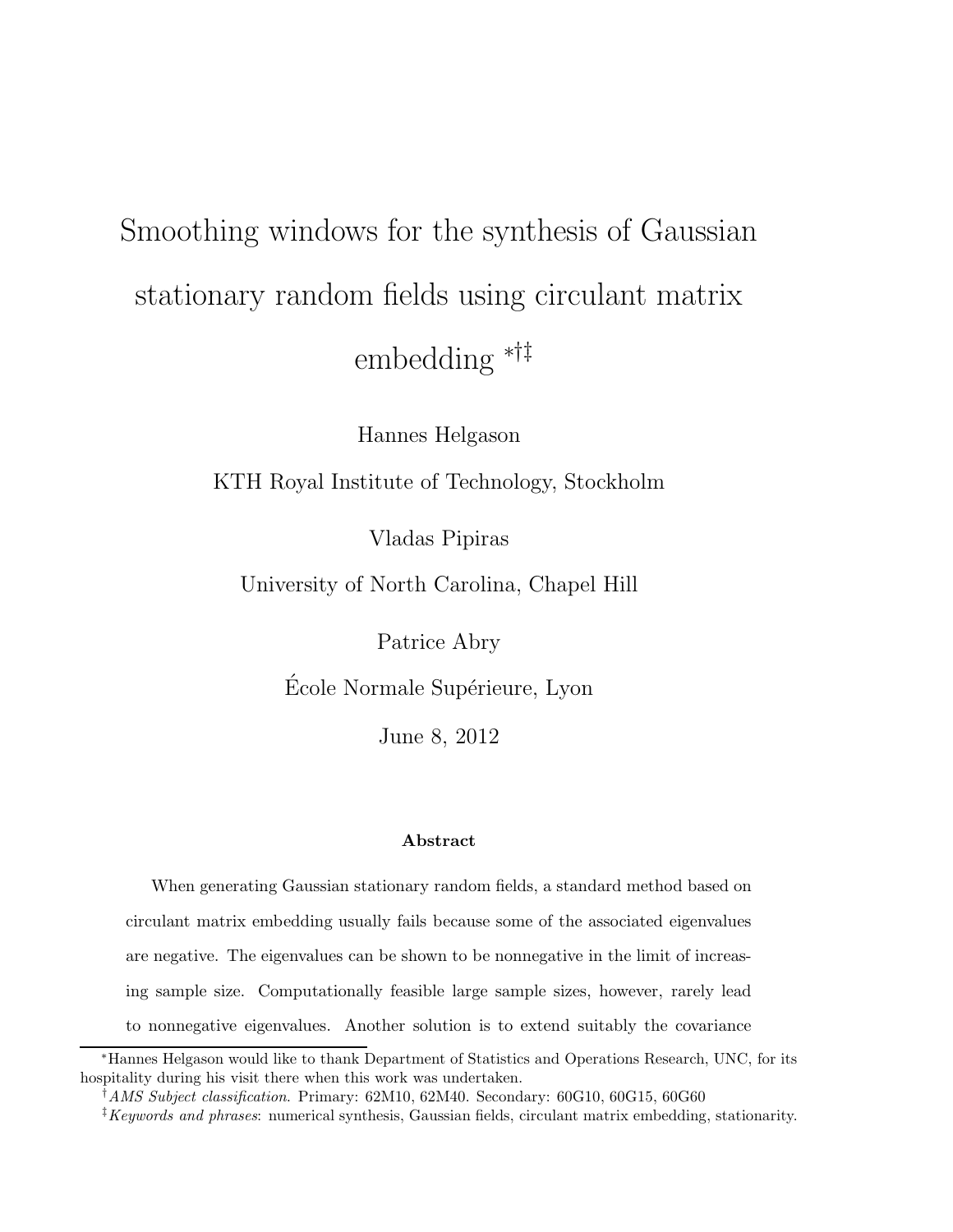function of interest so that the eigenvalues of the embedded circulant matrix become nonnegative in theory. Though such extensions have been found for a number of examples of stationary fields, the method depends on nontrivial constructions in specific cases.

In this work, the embedded circulant matrix is smoothed at the boundary by using a cutoff window or overlapping windows over a transition region. The windows are not specific to particular examples of stationary fields. The resulting method modifies the standard circulant embedding, and is easy to use. It is shown that this straightforward approach works for many examples of interest, with the overlapping windows performing consistently better. The method even outperforms in the cases where extending covariance leads to nonnegative eigenvalues in theory, in the sense that the transition region is considerably smaller. The Matlab code implementing the method is publicly available at www.hermir.org.

## 1 Introduction

We are interested in simulation of Gaussian stationary random fields by using circulant matrix embedding. The focus is on two-dimensional fields throughout, though our ideas extend easily to a general dimension (and possible to vector random fields). Circulant matrix embedding is one of the most popular and superior methods to generate Gaussian stationary univariate and multivariate series, and random fields. In one dimension, the method seems to go back to Davies and Harte (1987). It has been studied more extensively in Dembo et al. (1989), Dietrich and Newsam (1993, 1997), Gneiting (2000), Stein (2001), Craigmile (2003), and Percival (2006). Extension to multivariate (vector) series is considered in Chan and Wood (1999), Helgason et al. (2011), and that to random fields in Dietrich and Newsam (1993), Wood and Chan (1994, 1997), Stein (2002, 2012), Gneiting et al. (2006). Generation of Gaussian stationary fields, in particular, is of interest in a range of scientific disciplines, most notably in Geostatistics (e.g., Chiles and Delfiner  $(1999)$ ).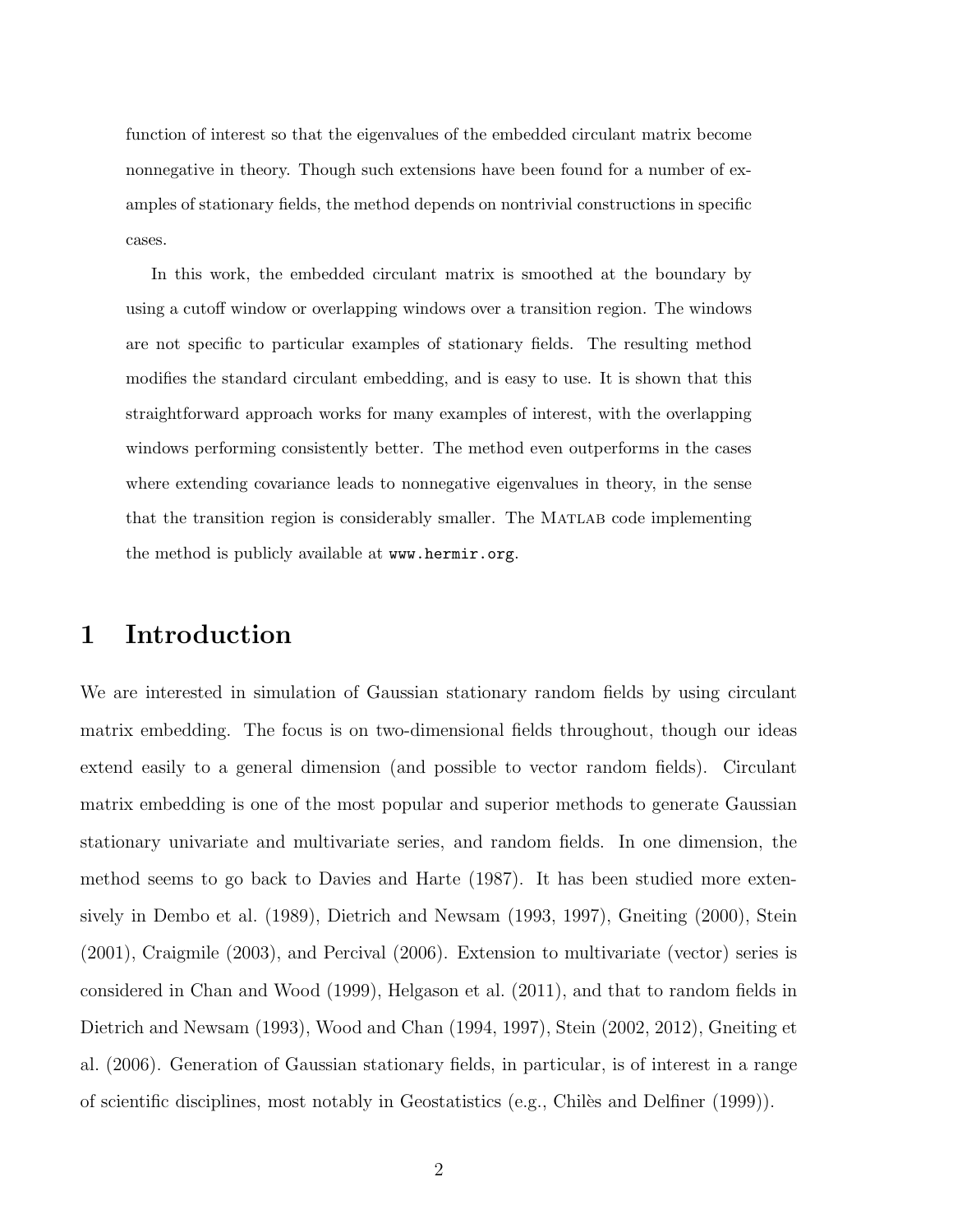We consider the generation of Gaussian stationary random *fields* because available approaches based on circulant matrix embedding are not completely satisfactory. In the standard circulant matrix embedding, as considered in Wood and Chan (1994, 1997), the covariance matrix of interest is embedded into a circulant matrix. The eigenvalues of the circulant matrix can be computed efficiently using FFT. When all of them are nonnegative, a Gaussian field can be generated easily having the circulant matrix for the covariance. Its subfield is then the desired random field. It is known, however, that the eigenvalues are rarely all nonnegative in practice. The eigenvalues can be shown to be nonnegative in the limit of increasing sample size. For computationally feasible large sample sizes, however, some of the eigenvalues remain negative, and the standard method continues to fail.

The *cutoff* circulant embedding was suggested in Stein (2002), Gneiting et al. (2006), as a way to overcome the problem of negative eigenvalues. It consists of extending the covariance function of interest so that its circulant embedding matrix has always nonnegative eigenvalues in theory. Such extensions were found for several classes of stationary random fields, for example, the powered exponential. The difficulty with this approach is that constructing such extensions depends on particular classes of stationary random fields at hand, and is generally nontrivial.

In this work, we propose a new approach, called *smoothing* circulant embedding. One reason the negative eigenvalues arise with the standard embedding is that the circulant embedding matrix is not "smooth" at the boundary (of periodization). The basic idea is to increase the circulant embedding matrix over a transition region by smoothing it at the boundary. We define and investigate two types of smoothing based on: *nonoverlapping* windows and *overlapping windows*. Smoothing circulant embedding with nonoverlapping windows is similar to cutoff embedding in the sense that it can be viewed as extending the original covariance function to zero and then performing the circulant embedding. The difference is that the extension is no longer specific to the covariance function in question. On the other hand, the embedding with overlapping windows suitably smooths the circulant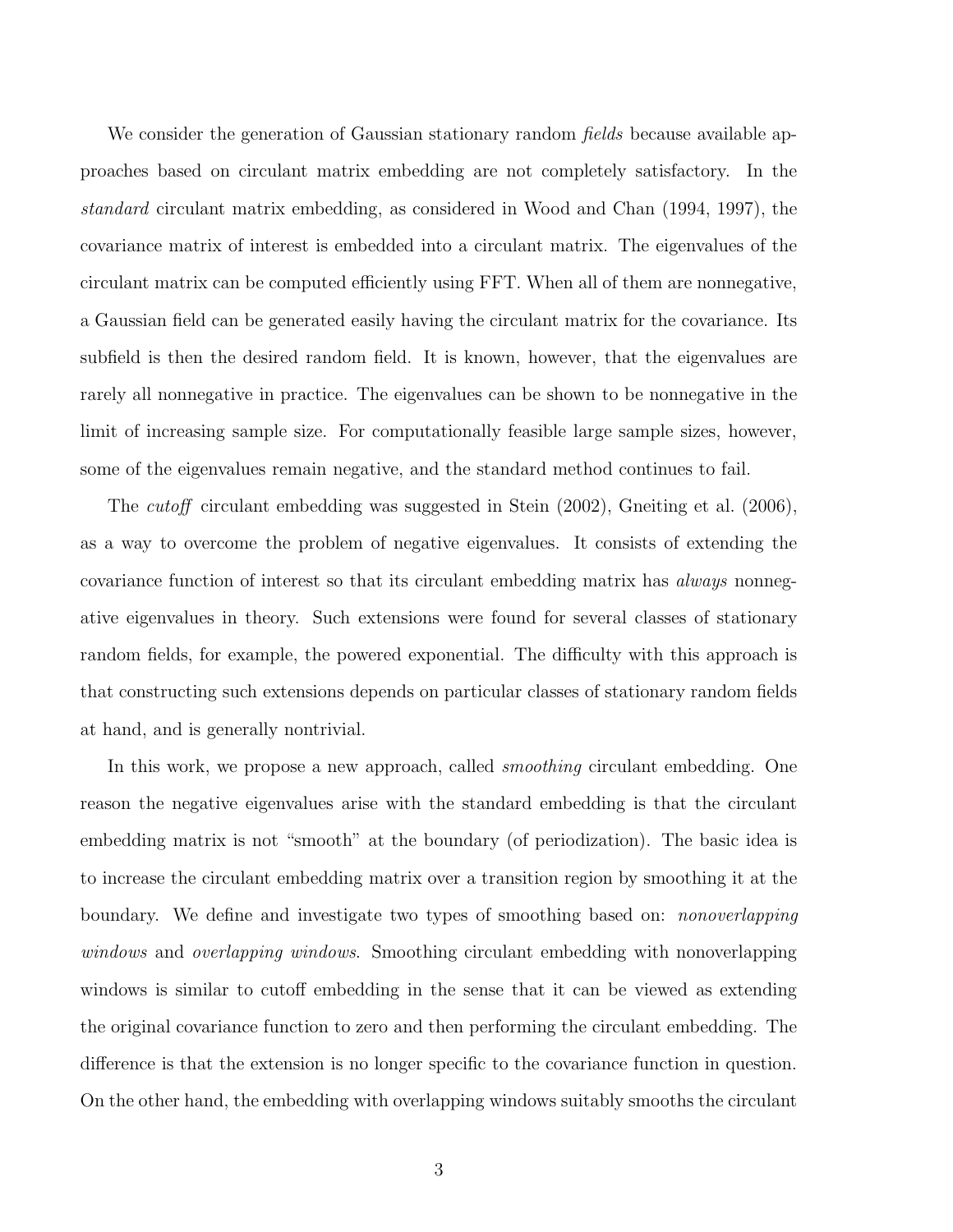embedding matrix directly.

We show numerically on a number of classes of stationary random fields that the proposed method works very well. The surprising finding is that when using overlapping windows, the method actually greatly outperforms the cutoff embedding for which the eigenvalues are nonnegative in theory. For nonoverlapping windows, we generally find our method performing similarly to the cutoff embedding. These findings suggest that the exact form of the extension in the cutoff embedding may not be that important, and that what may really matter is to have smoothness at the boundary.

We do not provide a theoretical justification for our method (though some discussion is given in Section 5). Nevertheless, we find the method appealing for a number of reasons: it works very well (especially with overlapping windows); it outperforms available alternatives (even cutoff embedding); it does not depend on the stationary covariance of interest; it is easy to implement (by modifying the standard circulant embedding). The MATLAB code implementing our method is publicly available at www.hermir.org.

The structure of the paper is as follows. Some preliminaries, and available standard and cutoff circulant embeddings are discussed in Section 2. The proposed smoothing embedding can be found in Section 3. The performance of the proposed method is examined on several stationary random fields in Section 4. The method is further discussed in Section 5.

## 2 Available circulant embeddings

Consider a random field  $X = \{X_n, n \in \mathbb{Z}^2\} = \{X_{(n_1,n_2)}, n_1, n_2 \in \mathbb{Z}\},\$  where random variables  $X_{(n_1,n_2)}$  are real-valued. Suppose the random field X is Gaussian, that is, any of its finite-dimensional distributions  $(X_{n_1},...,X_{n_\ell}), n_1,...,n_\ell \in \mathbb{Z}^2$ , is multivariate Gaussian. Suppose also that the random field  $X$  is stationary. Taking the mean of  $X$  zero without loss of generality, this means that the autocovariance

$$
r(h) = r(h_1, h_2) = EX_0 X_h = EX_n X_{n+h}
$$
\n(2.1)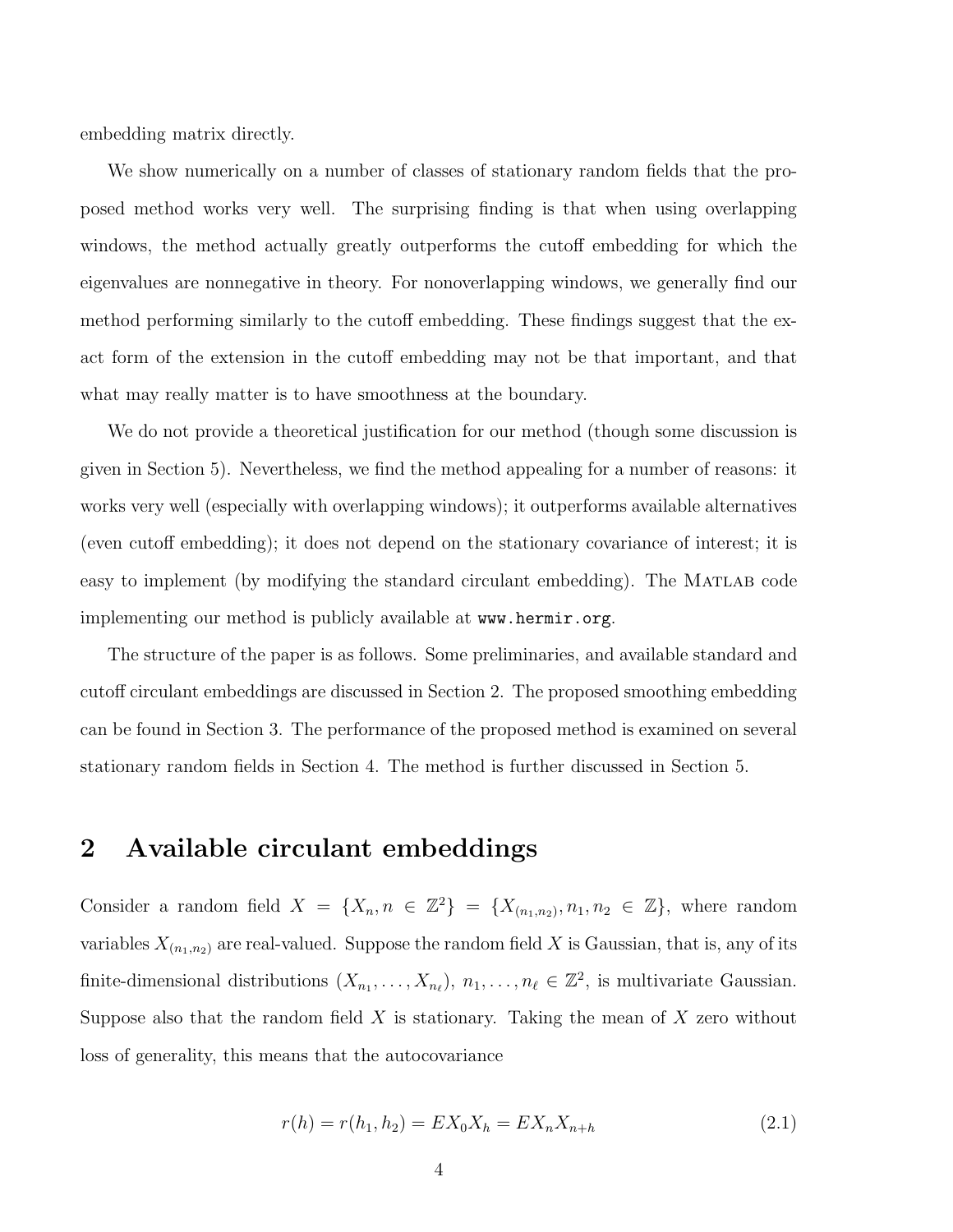does not depend on  $n \in \mathbb{Z}^2$ . Note, in particular, that stationarity implies

$$
r(h) = r(-h), \qquad h \in \mathbb{Z}^2. \tag{2.2}
$$

We are interested in synthesis of the Gaussian stationary field  $X$ . More precisely, suppose the goal is to generate the field  $X$  on the *square* grid

$$
G(N) = \{ n \in \mathbb{Z}^d : 0 \le n_1, n_2 \le N - 1 \},
$$
\n(2.3)

that is, to generate

$$
X_n = X_{(n_1, n_2)}, \qquad n \in G(N). \tag{2.4}
$$

(Though we consider a square grid, the methods described below extend easily to rectangular grids.) In this section, we recall two synthesis methods based on circulant matrix embedding: the standard embedding (Section 2.1) and the cutoff embedding (Section 2.2).

### 2.1 Standard embedding

Set

$$
M = 2N - 1,\t\t(2.5)
$$

where N is the (side) size of the grid  $G(N)$  in (2.3). M will stand for the (side) size of a larger, embedding grid  $G(M)$  where an embedding field will be generated. Set also

$$
\widetilde{r}(n) = r(\xi(n)), \qquad n \in G(M), \tag{2.6}
$$

where  $\xi(n) = (\xi_1(n_1), \xi_2(n_2))$  is defined by

$$
\xi_1(u) = \xi_2(u) = \begin{cases} u, & \text{if } 0 \le u \le N - 1, \\ u - M, & \text{if } N - 1 < u < M - 1. \end{cases}
$$
 (2.7)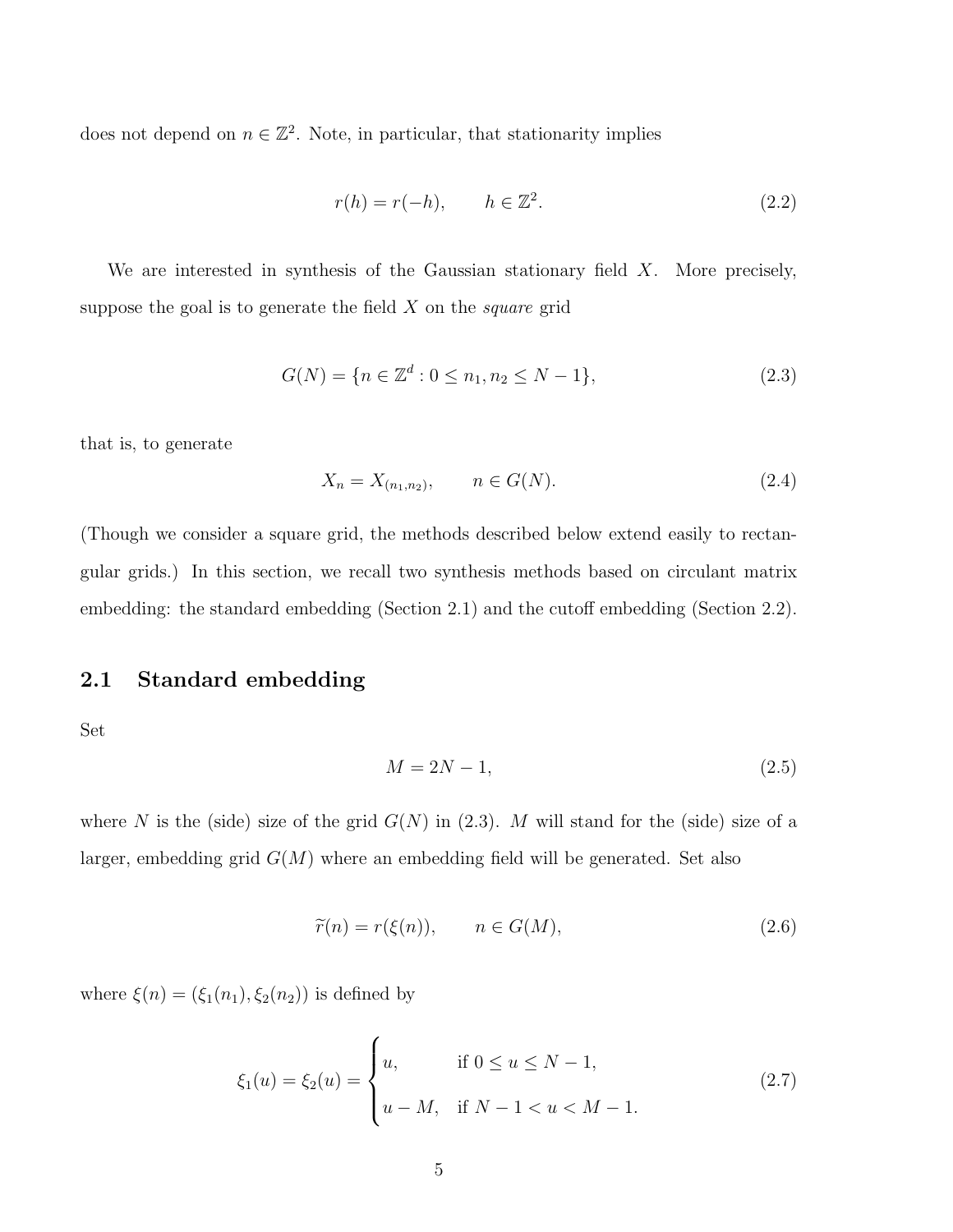Extend  $\tilde{r}$  periodically by period M in both dimensions. Note that  $\tilde{r}$  can also be defined as the function which is  $M$ -periodic in both dimensions, and satisfies

$$
\widetilde{r}(n) = r(\xi(n)), \quad \text{with } \xi(n) = n, \quad n \in \widetilde{G}(N), \tag{2.8}
$$

where

$$
\widetilde{G}(N) = \{ n \in \mathbb{Z}^2 : -(N-1) \le n_1, n_2 \le N-1 \}. \tag{2.9}
$$

One can describe the standard circulant embedding (SCE, for short) by using either matrices or operators. We adopt a more convenient operator viewpoint. Consider a circular convolution operator  $\tilde{\Sigma}$  acting on vectors  $v(n)$ ,  $n \in G(M)$ , and defined by

$$
\widetilde{\Sigma}v(n) = \sum_{m \in G(M)} \widetilde{r}(m-n)v(m), \qquad n \in G(M). \tag{2.10}
$$

The two-dimensional DFT basis  $\{e^{-i2\pi k \cdot (n/M)}, n \in G(M)\}\$ ,  $k \in G(M)$ , where  $n/M =$  $(n_1/M, n_2/M)$  and  $\cdot$  is the usual inner product, diagonalizes the operator  $\widetilde{\Sigma}$ . Let

$$
\lambda_k = \sum_{n \in G(M)} \widetilde{r}(n) e^{-i2\pi k \cdot (n/M)} = \sum_{n \in \widetilde{G}(M)} \widetilde{r}(n) e^{-i2\pi k \cdot (n/M)}, \qquad k \in G(M), \tag{2.11}
$$

be the eigenvalues of the operator  $\widetilde{\Sigma}$ , computed using the 2-dimensional FFT.

Supposing that

$$
\lambda_k \ge 0, \qquad k \in G(M), \tag{2.12}
$$

the SCE method uses FFT to compute variables

$$
\widetilde{X}_n = M^{-1} \sum_{k \in G(M)} \lambda_k^{1/2} (Z_k^0 + i Z_k^1) e^{-i 2\pi n \cdot (k/M)}, \qquad n \in G(M), \tag{2.13}
$$

where  $Z_k^0$ ,  $Z_k^1$ ,  $k \in G(M)$ , are independent standard Gaussian variables. One can show that  $\{\Re(\widetilde{X}_n), n \in G(M)\}\$  and  $\{\Im(\widetilde{X}_n), n \in G(M)\}\$  are independent random fields with the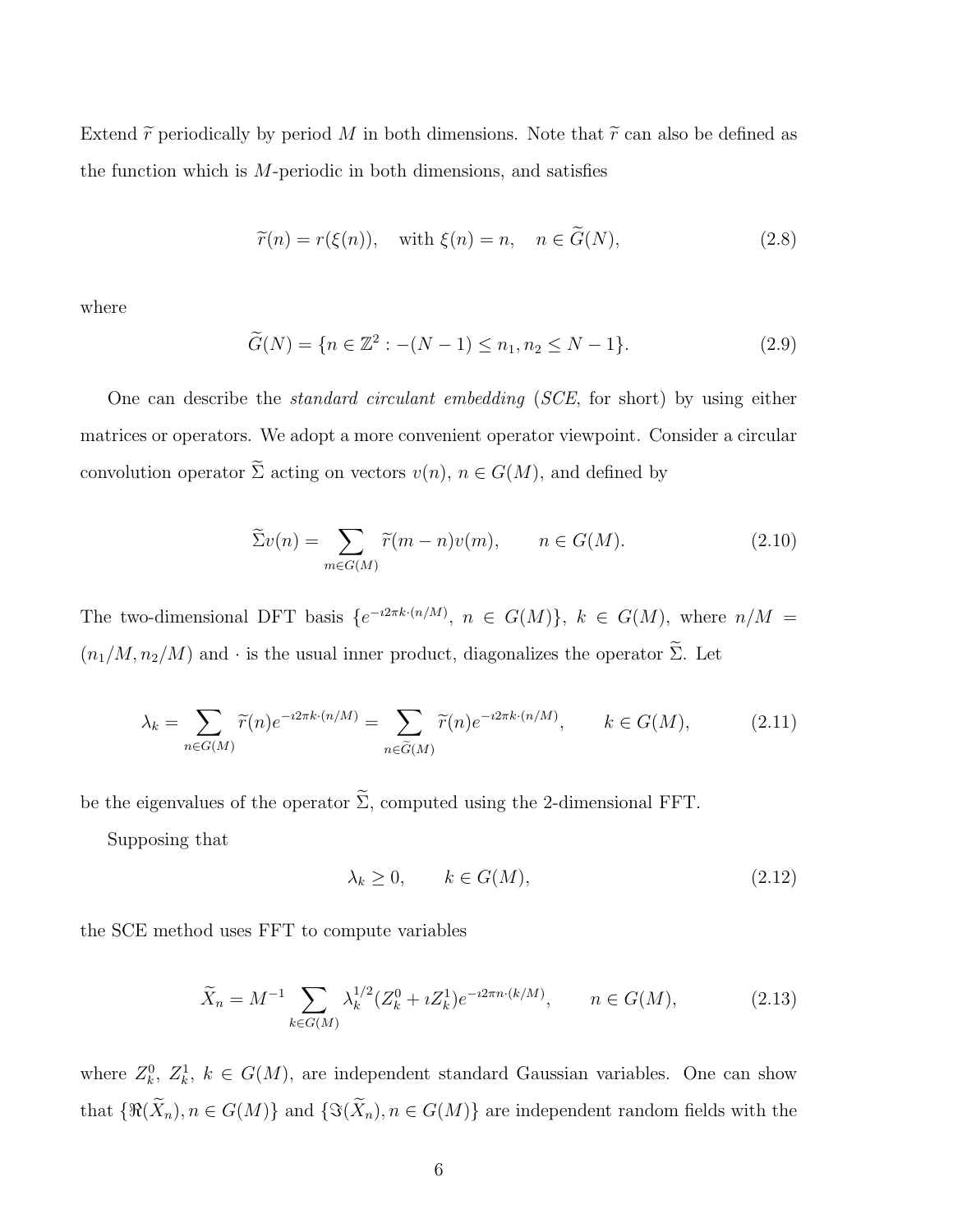covariance structure

$$
E\Re(\widetilde{X}_n)\Re(\widetilde{X}_{n+h}) = E\Im(\widetilde{X}_n)\Im(\widetilde{X}_{n+h}) = \widetilde{r}(h), \quad n, n+h \in G(M). \tag{2.14}
$$

Since  $\tilde{r}(n) = r(n)$ , for  $n \in \tilde{G}(N)$ , taking  $X_n = \Re(\tilde{X}_n)$  or  $X_n = \Im(\tilde{X}_n)$ ,  $n \in G(N)$ , then ensures the desired covariance structure.

It is often the case that the condition (2.12) does not hold (for a number of  $k \in G(M)$ ) and hence the SCE method fails. One common way to try to make it work is to increase N to some  $\widetilde{N}$ . It is convenient to think of  $G(\widetilde{N}) \setminus G(N)$  as the transition region. Increasing N to  $\widetilde{N}$  in SCE can thus be thought as using the covariance function  $r(n)$  for extension over the transition region. Since increasing  $N$  to any computationally feasible  $\widetilde{N}$  often does not ensure (2.12), it is natural to consider other ways to extend  $r(n)$  over the transition region  $G(\widetilde{N}) \setminus G(N)$ . The rest of the methods discussed in this work (Sections 2.2 and 3 below) propose different extension schemes.

#### 2.2 Cutoff embedding

The *cutoff circulant embedding* method (*CCE*, for short) considers two extension schemes over the transition region. Let  $||n||_2 = (n_1^2 + n_2^2)^{1/2}$ . In one CCE extension (Gneiting et al. (2006)), following (2.8), the extension  $\tilde{r}$  is defined as

$$
\widetilde{r}(n) = \begin{cases}\nr(n), & \text{if } 0 \le ||n||_2 \le \sqrt{2}N, \\
b_1(a_1 - ||n||_2^{1/2}), & \text{if } \sqrt{2}N \le ||n||_2 \le \widetilde{N} - 1.\n\end{cases}
$$
\n(2.15)

This extension is used with isotropic covariances  $r(n) = \psi(||n||_2)$ . The constants  $a_1, b_1$ , and  $\widetilde{N}$  are chosen as

$$
a_1 = (\sqrt{2}N)^{1/2} - (\sqrt{2}N)^{-1/2} \frac{1}{2} \frac{\psi(\sqrt{2}N)}{\psi'(\sqrt{2}N)}, \qquad b_1 = -2(\sqrt{2}N)^{1/2} \psi'(\sqrt{2}N), \qquad \widetilde{N} = [a_1^2],
$$
\n(2.16)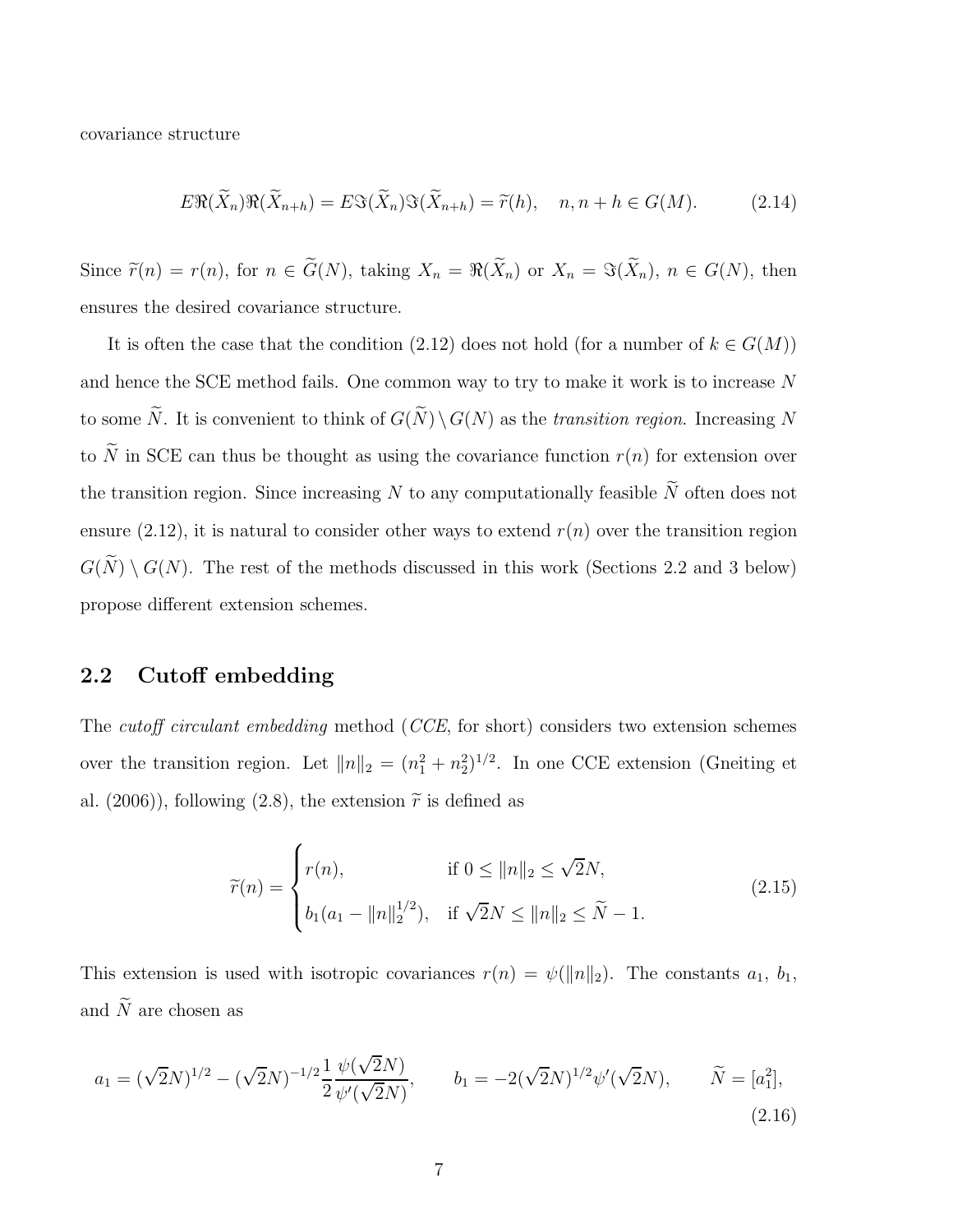where  $[x]$  denotes the integer part of x. The choices (2.16) ensure that the function  $f(t)$ with  $f(t) = \psi(t)$ ,  $0 < t \leq \sqrt{2}N$ , and  $f(t) = b_1(a_1 - t^{1/2})$ ,  $t > \sqrt{2}N$ , is once continuously differentiable at  $t = \sqrt{2}N$ , and satisfies  $f(a_1^2) = 0$ . The choice of  $\sqrt{2}N$  in (2.15) is to have  $\widetilde{r}(n) = r(n)$  for  $n \in \widetilde{G}(N)$ .

In another CCE extension, the embedding  $\tilde{r}$  is defined as

$$
\widetilde{r}(n) = \begin{cases}\nr(n), & \text{if } 0 \le ||n||_2 \le \sqrt{2}N, \\
b_2(a_2 - ||n||_2)^2, & \text{if } \sqrt{2}N \le ||n||_2 \le \widetilde{N} - 1,\n\end{cases}
$$
\n(2.17)

where, assuming isotropic covariances  $r(n) = \psi(||n||_2)$ ,

$$
a_2 = \sqrt{2}N - 2\frac{\psi(\sqrt{2}N)}{\psi'(\sqrt{2}N)}, \qquad b_2 = \frac{(\psi'(\sqrt{2}N))^2}{4\psi(\sqrt{2}N)}, \qquad \widetilde{N} = [a_2].
$$
 (2.18)

After extending r into  $\tilde{r}$  as in (2.15) or (2.17), the rest of CCE is the same as the algorithm in  $(2.10)–(2.13)$  with  $M = 2\tilde{N}-1$ . As shown in Gneiting et al. (2006), Theorems 1 and 2, the extensions (2.15) and (2.17) ensure that the condition (2.12) holds for a number of classes of covariance models.

## 3 Proposed smoothing embedding

We propose here two methods to extend the covariance function over the transition region (see the end of Section 2.1). The basic idea is that SCE method fails partly because of the "discontinuities" along the extension boundaries, that is, at  $n_1 = N - 1$  or  $n_2 = N - 1$ (see, for example, Figure 4 below). To "smooth" the covariance at the boundary, we shall use smoothing windows and call the resulting method the smoothing window circulant embedding (SWCE, for short).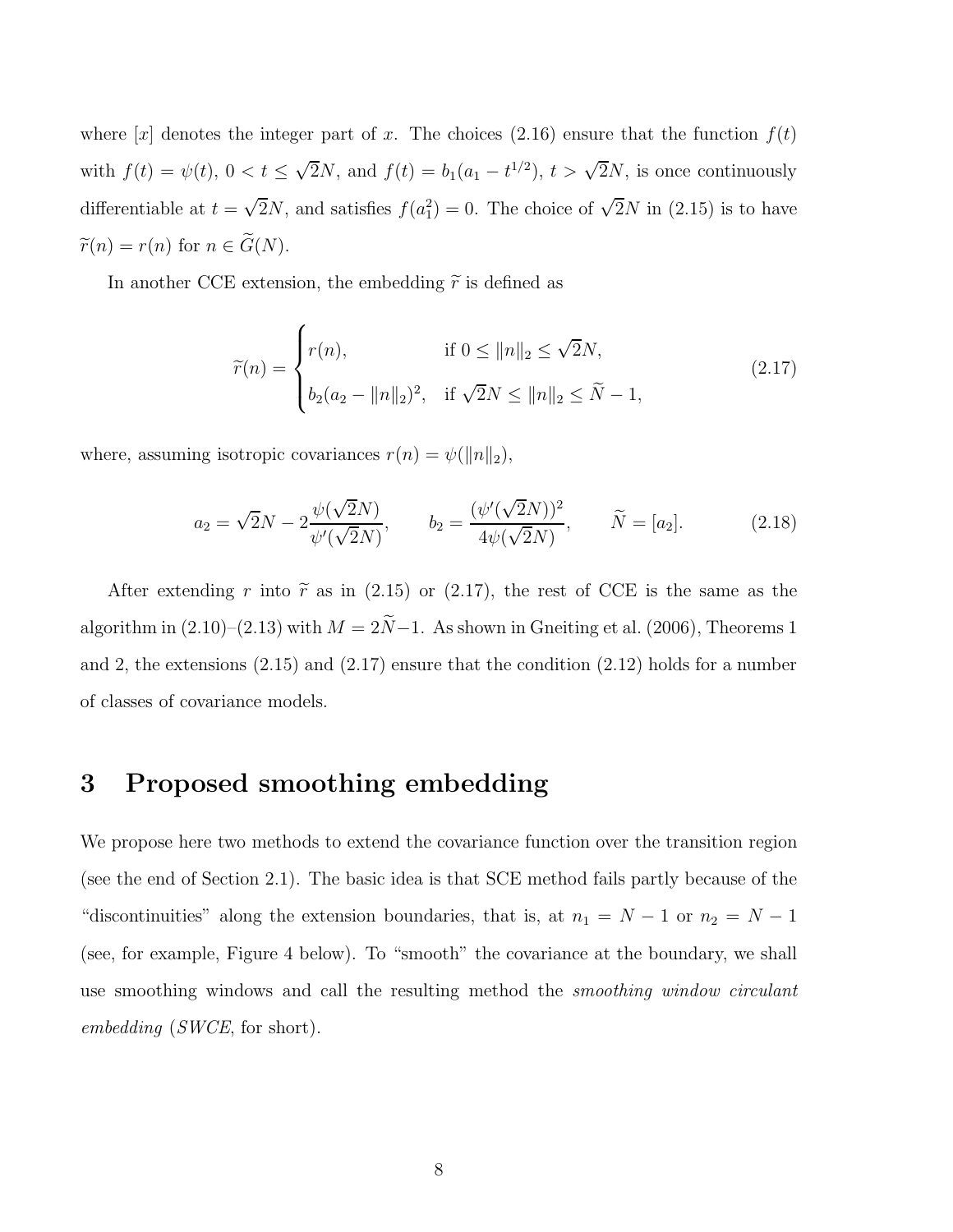We first define what we mean by smoothing windows. Let  $L > 0$  and consider a rectangle

$$
A(L) = [-L, L] \times [-L, L] \subset \mathbb{R}^2.
$$
\n
$$
(3.1)
$$

Consider the function  $\varphi(x)$ ,  $x \in \mathbb{R}^2$ , defined by

$$
\varphi(x) = \begin{cases}\nCe^{-\frac{1}{1 - \|x\|_2^2}}, & \text{if } \|x\|_2 < 1, \\
0, & \text{if } \|x\|_2 \ge 1,\n\end{cases}
$$
\n(3.2)

where  $C > 0$  is such that  $\int_{\mathbb{R}^2} \varphi(x) dx = 1$ . The function  $\varphi$  is compactly supported, nonnegative, symmetric, and infinitely differentiable. For  $K > 0$ , define

$$
\varphi_K(x) = K^{-2} \varphi(K^{-1}x). \tag{3.3}
$$

Our smoothing windows are defined as

$$
w(x) = \left(1_{A(L)} * \varphi_K\right)(x) = \int_{\mathbb{R}^2} 1_{A(L)}(y)\varphi_K(x-y)dy = \int_{A(L)} \varphi_K(x-y)dy,\tag{3.4}
$$

where  $1_A$  is an indicator function of a set A. The smoothing window  $w(x)$  is a continuous and smooth function satisfying

$$
w(x) = \begin{cases} 1, & \text{if } x \in A(L-K), \\ \rho(x), & \text{if } x \in A(L+K) \setminus A(L-K), \\ 0, & \text{if } x \in \mathbb{R}^2 \setminus A(L+K), \end{cases} \tag{3.5}
$$

where  $\rho(x)$  decays smoothly from 1 to 0 when moving from the boundary of  $A(L - K)$ towards that of  $A(L + K)$ .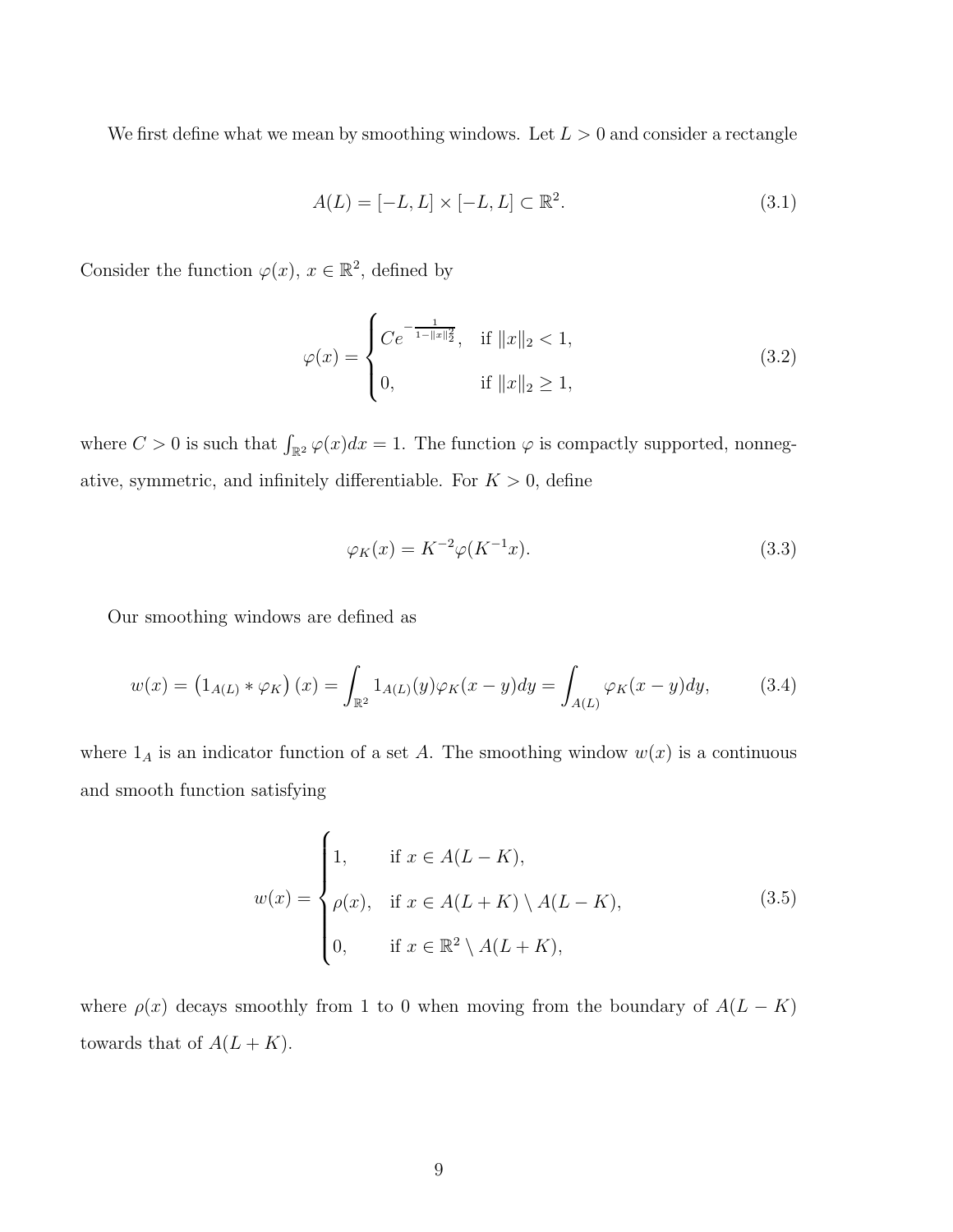#### 3.1 Non-overlapping windows

Non-overlapping SWCE works as the SCE method in Section 2.1 with the following modifications. The transition region is taken as at the end of Section 2.1 determined by  $\widetilde{N}\geq N,$ and the embedding size is set to  $M = 2\tilde{N} - 1$  instead of (2.5). Instead of the embedding (2.8), we set

$$
\widetilde{r}(n) = r(n)w(n), \qquad n \in \widetilde{G}(\widetilde{N}), \tag{3.6}
$$

where w is the smoothing window in  $(3.4)$ – $(3.5)$  with

$$
L - K = N, \qquad L + K = \tilde{N}, \tag{3.7}
$$

that is,  $L = (N + \tilde{N})/2$  and  $K = (\tilde{N} - N)/2$ . Since  $w(n) = 1$  for  $n \in \tilde{G}(N)$ , we have  $\widetilde{r}(n) = r(n)$  for  $n \in \widetilde{G}(N)$ . The rest of the algorithm is the same as SCE in Section 2.1. The basic idea behind (3.6) is that  $w(n)$  smooths  $\tilde{r}(n)$  at the extension boundary by forcing it to zero.

Note that (3.6) is the embedding on  $\widetilde{G}(\widetilde{N})$ , which is then periodized in both directions. It can equivalently be defined on  $G(M)$  and then periodized by setting

$$
\widetilde{r}(n) = r(n_1, n_2)w_1(n_1, n_2) + r(n_1, n_2 - M)w_2(n_1, n_2)
$$
  
+ 
$$
r(n_1 - M, n_2 - M)w_3(n_1, n_2) + r(n_1 - M, n_2)w_4(n_1, n_2), \quad n \in G(M), \quad (3.8)
$$

where

$$
w_1(n_1, n_2) = w(n_1, n_2),
$$
  
\n
$$
w_2(n_1, n_2) = w(n_1, n_2 - M),
$$
  
\n
$$
w_3(n_1, n_2) = w(n_1 - M, n_2 - M),
$$
  
\n
$$
w_4(n_1, n_2) = w(n_1 - M, n_2).
$$
  
\n(3.9)

To see the equivalence, note that by  $(3.7)$  only one of the  $w_i(n)$ 's can be different from zero; see also the left plot on Figure 1 for an illustration of the sections  $w_1(n_1, 0)$  and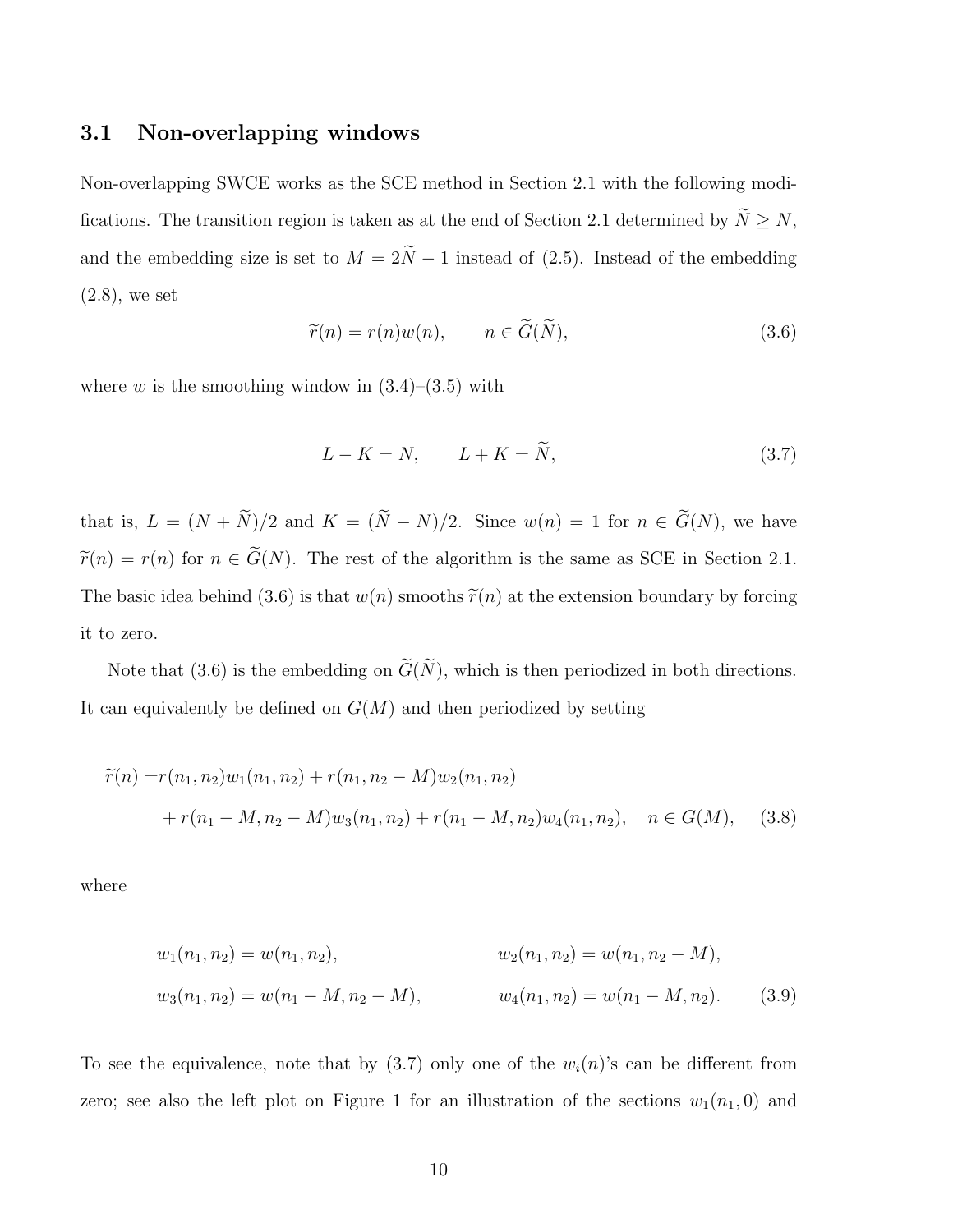$w_2(n_1, 0)$  for  $0 \le n_1 \le M - 1$ . The representation  $(3.8)-(3.9)$  is also that used in computer implementation of the algorithm.

#### 3.2 Overlapping windows

In the overlapping SWCE, we will smooth the embedding  $\tilde{r}(n)$  at the boundary without forcing it to be zero as with nonoverlapping SWCE. The basic idea is to use the embedding given by  $(3.8)$ – $(3.9)$  but choosing a larger value of  $L + K$ , so that the windows  $w_i(n)$ 's now start to overlap. More specifically, consider the embedding (3.8)–(3.9) with

$$
L - K = N \text{ and } L + K = N + (N - N) = 2N - N,
$$
\n(3.10)

that is,  $L = \tilde{N}$  and  $K = \tilde{N} - N$ ; the right plot on Figure 1 illustrates the sections  $w_1(n_1, 0)$  and  $w_2(n_1, 0)$  for  $0 \le n_1 \le M - 1$ . The fact that  $L + K > \tilde{N}$  in (3.10) ensures the overlap of  $w_i(n)$ 's. On the other hand, note by (3.7) that  $w(n) = w(n_1, n_2) = 0$ when  $n_1 \geq L + K = 2\tilde{N} - N = M - N - 1$  or  $n_2 \geq M - N - 1$ . This implies that  $w_2(n) = w_3(n) = w_4(n) = 0$  for  $n \in G(N)$ . Since  $w_1(n) = 1$  for  $n \in G(N)$ , it follows that  $\tilde{r}(n) = r(n)$  for  $n \in G(N)$ . One can argue similarly that more generally, under (3.10),  $\widetilde{r}(n) = r(n)$  for  $n \in \widetilde{G}(N)$ . The rest of the algorithm is the same as SCE in Section 2.1 using the embedding  $(3.8)$ – $(3.9)$  with  $(3.10)$ .

**Remark:** Under  $(3.10)$ , we do not believe that  $(3.8)$ – $(3.9)$  can be equivalently expressed in a simple form on  $\widetilde{G}(\widetilde{N})$  as (3.6) under (3.7).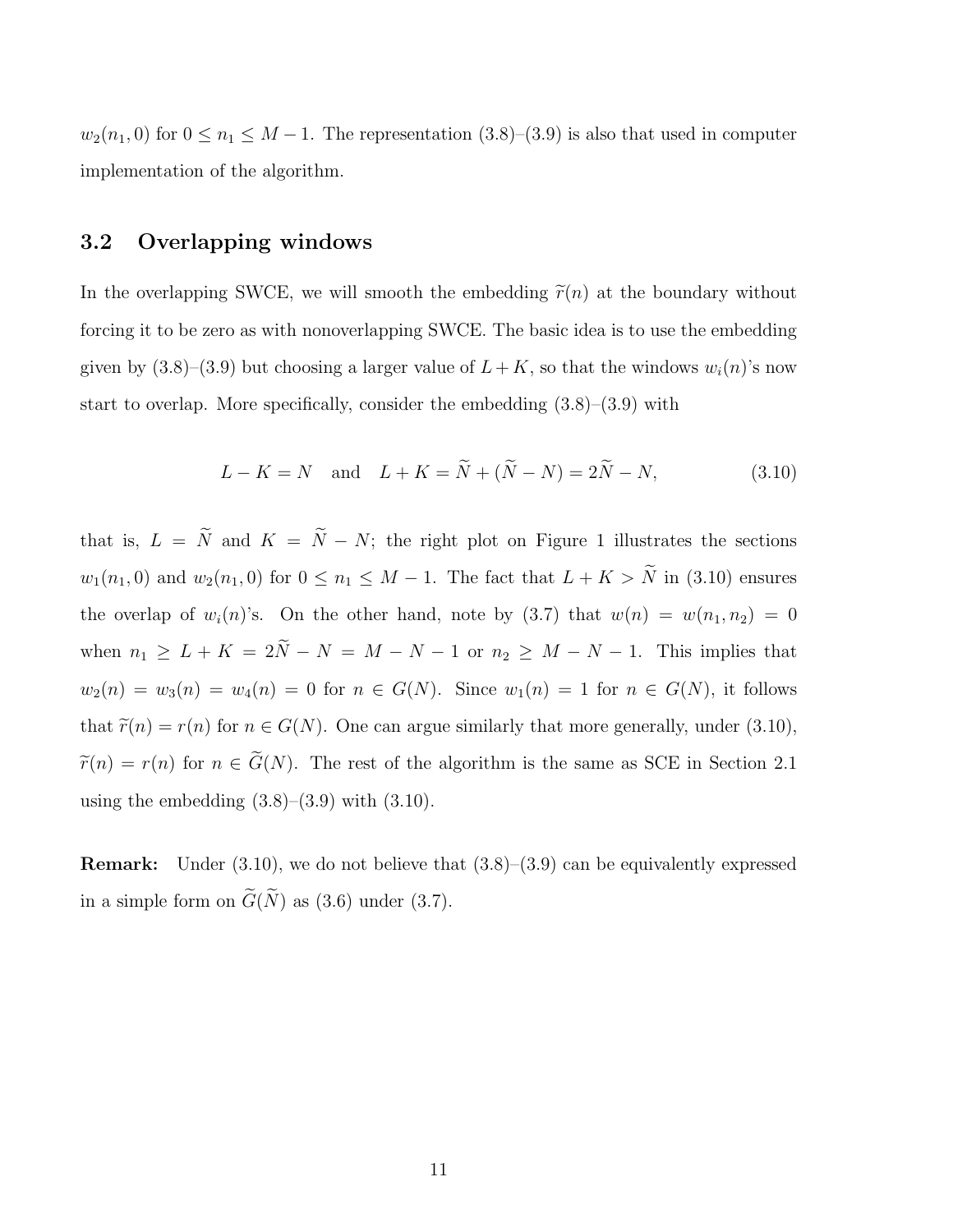

Figure 1: Diagrams illustrating windows  $w_1(n)$  (solid line) and  $w_4(n)$  (broken line) from Sections 3.1-3.2. Left plot corresponds to nonoverlapping SWCE; right plot corresponds to overlapping SWCE. Both plots show the section corresponding to  $n = (n_1, n_2)$  with  $n_2 = 0$ .

## 4 Examples and simulation studies

## 4.1 Smoothing embeddings versus cutoff embedding

We compare here the performance of the proposed SWCE procedures from Section 3 with CCE procedures from Section 2.2. In the comparisons, we consider the following question: For an embedding grid  $G(M)$  of fixed size  $M = 2\tilde{N}-1$  and a given circulant embedding procedure, what is the largest grid  $G(N)$  where one can generate the field with a targeted covariance  $r(n)$ ,  $n \in \widetilde{G}(N)$ ? Denote the size of the largest grid by  $N^*$  and define the efficiency of the embedding as

$$
\gamma = \gamma(M) = \frac{2N^* - 1}{M}.\tag{4.1}
$$

The efficiency  $\gamma$  satisfies  $0 < \gamma \leq 1$  and the closer  $\gamma$  is to 1, the larger the grid  $G(N)$  one can synthesize the field on;  $\gamma = 1$  corresponds to SCE, hence where the transition region  $G(\widetilde{N}) \setminus G(N)$  is empty.

For the CCE embeddings in (2.15)–(2.18), the parameter choices  $N = [a_1^2]$  and  $N = [a_2]$ will determine the grid size N for a fixed embedding size  $M = 2\tilde{N} - 1$ . The purpose of this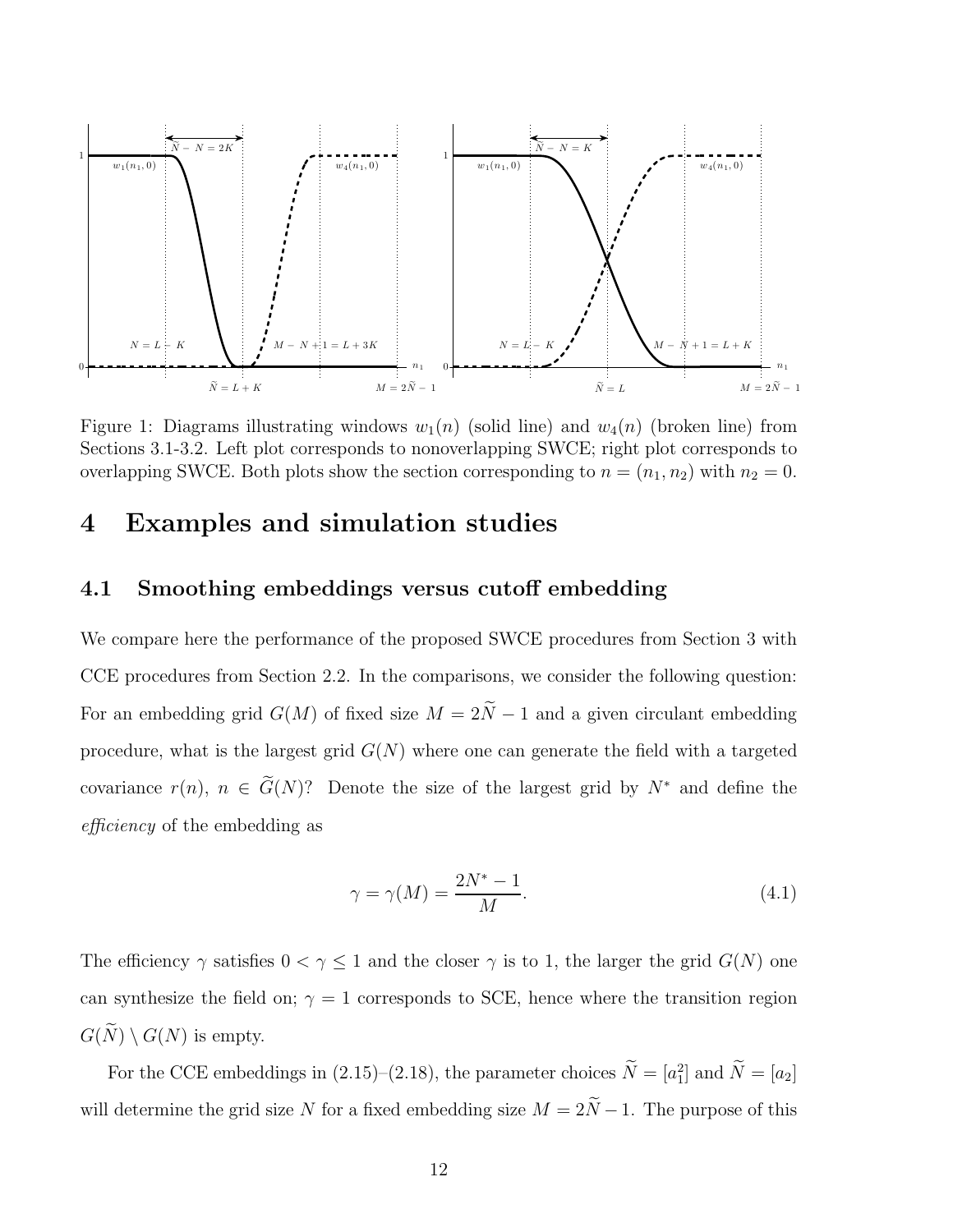choice is to ensure that the extension  $\tilde{r}(n)$  reaches zero as  $||n||_2$  approaches  $\tilde{N}$ . We do not impose this behavior in the numerical comparisons, and allow  $N$  and the parameters  $a_j$ ,  $b_j$ ,  $j = 1, 2$ , to vary independent of the value of N. More specifically, we use the first two equations in (2.16) and (2.18) for determining the parameters  $a_j$ ,  $b_j$ ,  $j = 1, 2$ , as functions of N (this makes the cutoff embedding smooth when  $||n||_2$  crosses  $\sqrt{2}N$ ). Then, for a fixed value of  $\widetilde{N}$ , we find the largest N such that the cutoff embeddings with these parameter choices succeed. (Note that the efficiency of these methods is always bounded from above by  $\sqrt{2}/2 \approx 0.71$ , where the bound is achieved when  $\sqrt{2}N \approx \tilde{N} - 1$ .) Allowing N,  $a_j$ , and  $b_j$ , to vary independently of N can only increase efficiency. This is also helpful when the theorems established in Gneiting et al. (2006) do not guarantee that CCE satisfies condition (2.12), such as with several of the examples considered below.

For the comparison we consider isotropic covariance functions of the powered exponential form

$$
r(n) = e^{-(\theta \|n\|_2)^{\alpha}}, \qquad 0 < \alpha \le 2, \quad \theta > 0,
$$
\n(4.2)

and isotropic Cauchy covariance functions of the form

$$
r(n) = (1 + (\theta \|n\|_{\ell_2})^{\alpha})^{-\beta/\alpha}, \qquad 0 < \alpha \le 2, \quad \beta > 0, \quad \theta > 0.
$$
 (4.3)

The size of the embedding grid  $G(M)$  is kept fixed at  $M = 2049$ .

Figure 2 compares embedding efficiency  $\gamma$  for powered exponential covariance (4.2) as a function of  $M\theta$  (this choice, rather than  $\theta$ , is just to have a nicer scale for the values on the x-axis). The comparisons were done for  $\alpha = 0.5, 1.0, 1.5$  and  $\theta = k \cdot 5 \cdot 10^{-4}, k = 1, \ldots, 14$ . Note that for covariance of the form (4.2), the conditions of Theorem 1 in Gneiting et al. (2006) (concerning embedding (2.15)) hold if and only if  $\alpha \leq 0.5$ ; the conditions of Theorem 2 (concerning embedding (2.17)) hold if and only if  $\alpha \leq 1$ . These theorems give only sufficient conditions so that as considered here, the embeddings might work outside these ranges.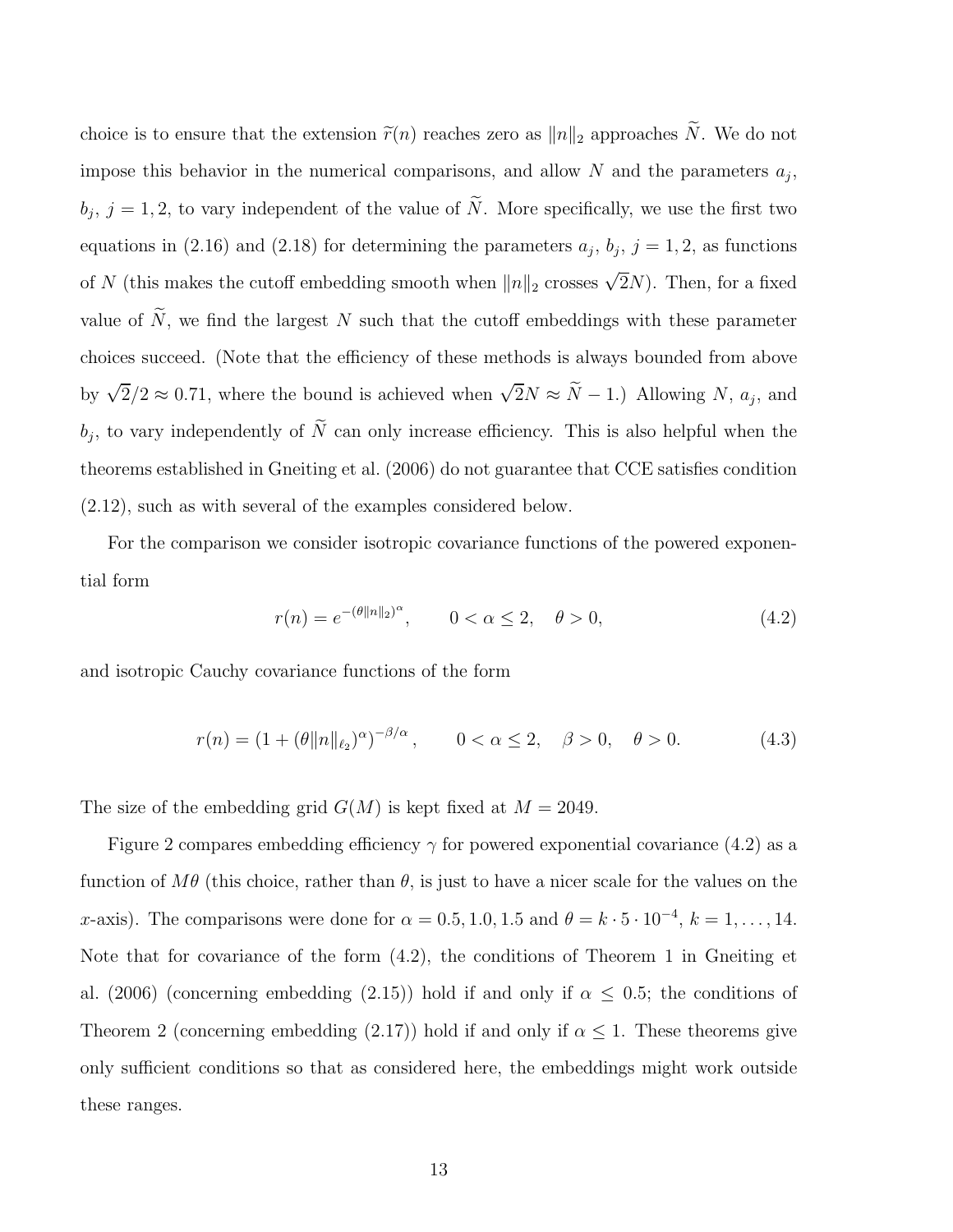The points on the curves where the SWCE methods give  $\gamma = 1$  is where SCE succeded (i.e. the transition region is empty). In all other cases, SWCE based on the overlapping windows was dramatically better than all of the other embeddings. The difference is greatest for  $\alpha = 0.5$ , where it has efficiency close to 90% while the other methods have efficiency ranging from 5% to 40%; note that the embedding based on (2.15) fails for both  $\alpha = 1.0$ and  $\alpha = 1.5$ . The proposed embedding using nonoverlapping windows performs well when compared to the parametric cutoff embeddings; for  $\alpha = 1.0$ , it performs significantly better.

Figure 3 compares embedding efficiency  $\gamma$  for Cauchy covariance (4.3) as a function of  $\beta$  (again, the points where the SWCE methods give  $\gamma = 1$  is where SCE succeded). In all the comparisons shown here we took  $\theta = 0.001$ . The three plots in the figure correspond to the parameter values  $\alpha = 0.5, 1.0, 1.5$  respectively; the parameter  $\beta$  is varied. Similar conclusions can be drawn as in the case of powered exponential covariance: SWCE with overlapping windows is superior to all of the other embeddings.

If the goal was to generate fields in quarter-circle domains  $\{n : ||n||_{\ell_2} \leq N - 1, n_1 \geq \ell_2 \}$  $0, n_2 \geq 0$  instead of square grids  $G(N)$ , then the efficiency of the CCE procedures would improve by a multiplicative factor  $\sqrt{2}$ ; the efficiency of the proposed smoothing procedures would stay the same. Note that even in this case, smoothing using overlapping windows would perform dramatically better than the other methods.

#### 4.2 Anisotropic covariance

The proposed methods from Section 3 do not need any specific considerations for dealing with anisotropic covariances. Here we give one example demonstrating that the overlapping SWCE has good efficiency in case of an anisotropic covariance of the powered exponential form

$$
r(n) = e^{-(\theta ||n||_W)^\alpha}, \quad 0 < \alpha \le 2, \quad \theta > 0,\tag{4.4}
$$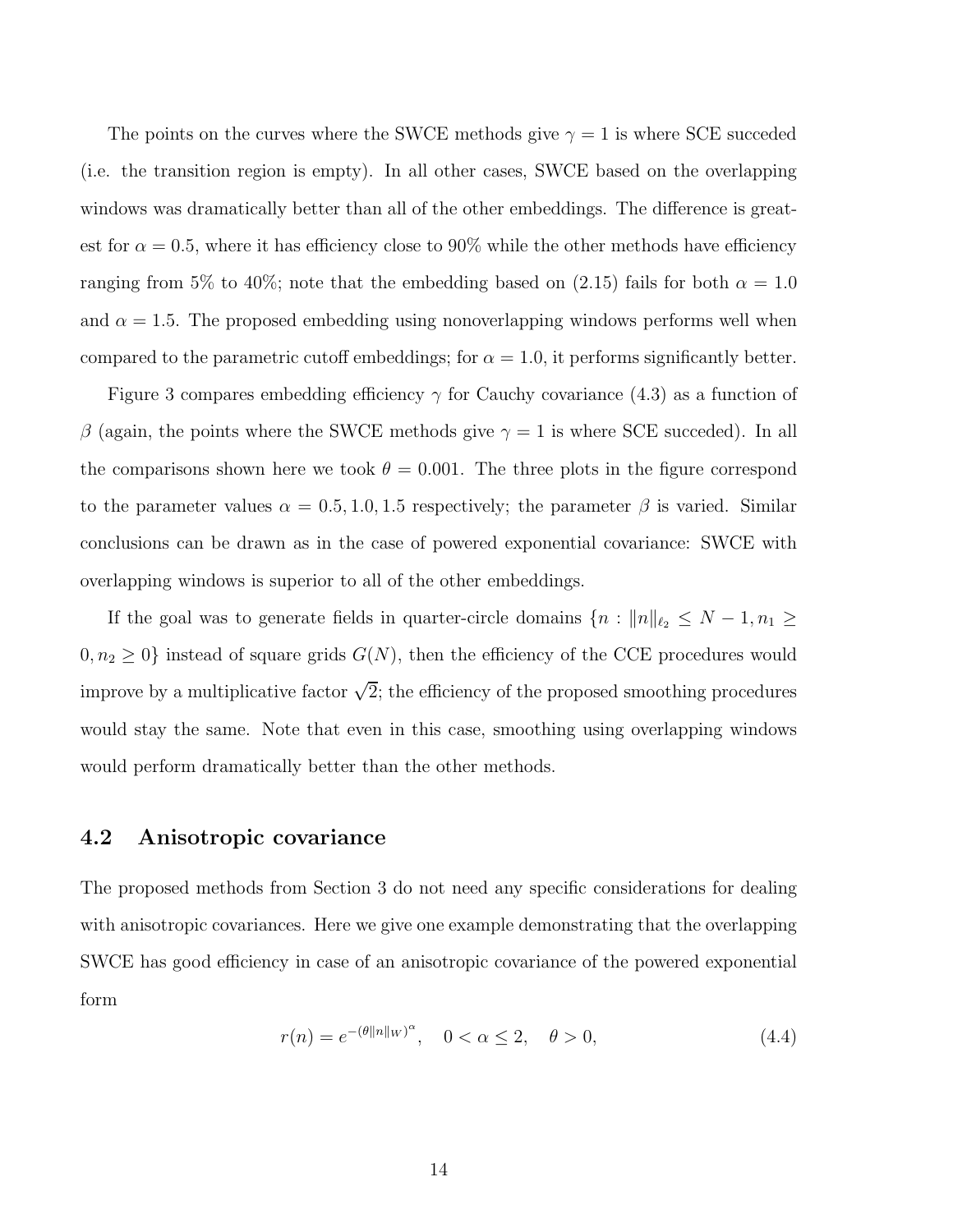where  $||t||_W := \sqrt{t'Wt}$  for column vectors t and W is a nonnegative definite  $2 \times 2$  matrix. In the example presented here we take

$$
W = \begin{pmatrix} 1 & 1 \\ 1 & 2 \end{pmatrix}, \qquad \theta = 0.01, \qquad \alpha = 1; \tag{4.5}
$$

a plot of this covariance is shown in Figure 4. For embedding size  $M = 1025$ , the largest grid size is  $N^* = 459$  and the corresponding efficiency is  $\gamma \approx 0.89$ . Figure 4 shows SCE with  $M = 1025$  and SWCE with overlapping windows for these embedding sizes; notice the sharp discontinuities of the SCE along the vertical line through  $n_1 = (M + 1)/2$  and the horizontal line through  $n_2 = (M + 1)/2$  – compare this with the SWCE which has smooth transition in the vicinity of these lines. The figure also shows a realization of the Gaussian field with the targeted covariance on the grid  $G(N^*)$  where one can observe correlation in the direction of  $45°$  (this is in accordance with the parameter W in  $(4.5)$ ). Note that one will would need to take the embedding size at least as large as  $M = 3339$  for SCE to succeed for this choice of covariance (SCE breaks down for values smaller than  $M = 3339$ ).

## 5 Discussion of smoothing embeddings

Here we give some insight into why smoothing embedding can be helpful in cases where SCE fails. To simplify the mathematical notation, we consider the one-dimensional case but the arguments given here can be extended to higher dimensions. We also provide a quantitative explanation of how overlapping windows improve upon nonoverlapping windows.

Consider the case of a Gaussian stationary series  $X_n$ ,  $n \in \mathbb{Z}$ , with covariance  $r(n)$ ,  $n \in \mathbb{Z}$ . The goal is to synthesize  $X_n$  for  $n = 0, \ldots, N - 1$ . A one-dimensional version of the nonoverlapping SWCE starts by smoothing the covariance  $r(n)$  with a window  $w(n)$ satisfying

(i)  $w(n)$  is symmetric:  $w(-n) = w(n)$  for all n,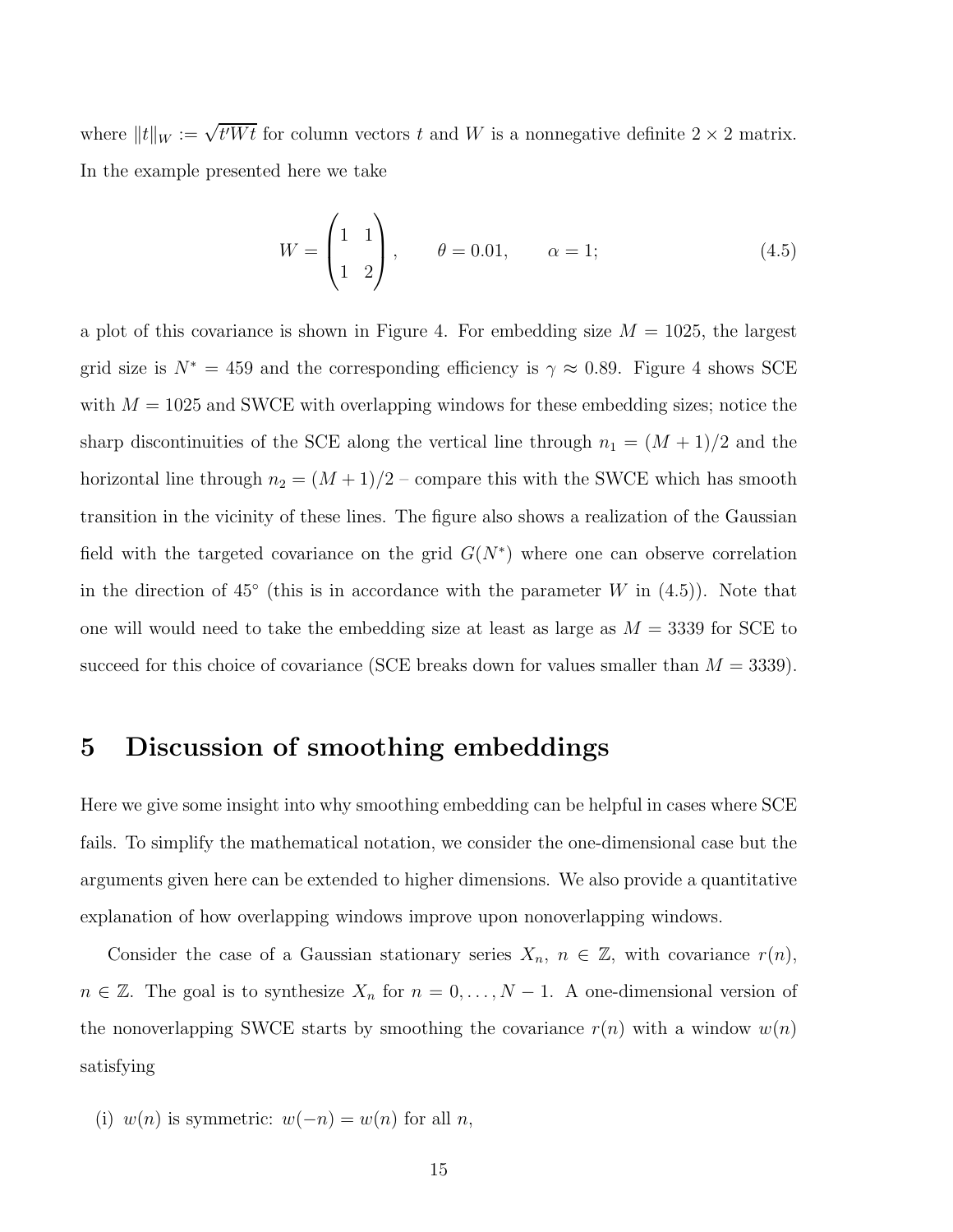(ii)  $w(n) = 1$  for  $|n| \leq N - 1$ ,

(iii)  $w(n)$  decays "smoothly" to zero as |n| approaches  $\widetilde{N} > N$ , and is zero for  $|n| \geq \widetilde{N}$ . Write  $M = 2\tilde{N}$  and let  $\tilde{r}$  be the M-periodic series with

$$
\widetilde{r}(n) = r(n)w(n), \qquad -M/2 < n \le M/2. \tag{5.1}
$$

If  $\tilde{r}(n)$  is a positive definite series, hence a valid covariance for circular stationary Gaussian series, then one can use it to synthesize the series  $\{X_n, 0 \le n \le N - 1\}$  efficiently using the FFT algorithm. The series  $\tilde{r}$  being a valid covariance is equivalent to its DFT being nonnegative:

$$
DFT(\widetilde{r})(k) = \sum_{n=0}^{M-1} \widetilde{r}(n)e^{-i2\pi\frac{nk}{M}} \ge 0, \qquad 0 \le k < M. \tag{5.2}
$$

The problem of finding conditions for  $DFT(\tilde{r})(k)$  to be nonnegative can be studied through a  $(2\pi$ -periodic) convolution:

$$
DFT(\tilde{r})(k) = \sum_{n=-\tilde{N}+1}^{\tilde{N}} \tilde{r}(n)e^{-i2\pi \frac{nk}{M}} = \sum_{n=-\infty}^{\infty} r(n)w(n)e^{-i\omega_k n}
$$

$$
= \frac{1}{2\pi} \int_{-\pi}^{\pi} \hat{r}(\theta)\hat{w}(\omega_k - \theta)d\theta =: \hat{r} * \hat{w}(\omega_k), \qquad \omega_k = 2\pi k/M, \qquad (5.3)
$$

where the discrete-time Fourier transform (DTFT) for series  $s(n)$ ,  $n \in \mathbb{Z}$ , is denoted by  $\widehat{s}(\omega) = \sum_{n=-\infty}^{\infty} s(n)e^{-i\omega n}, \omega \in (-\pi, \pi]$ ; in the above we used  $r(n)w(n) = 0$  for  $|n| \geq \widetilde{N}$  and  $\widehat{rw} = \widehat{r} * \widehat{w}.$ 

For the overlapping SWCE, we take  $\tilde{r}$  as the M-periodic series satisfying (5.1) or equivalently

$$
\tilde{r}(n) = r(n)w(n) + r(n-M)w(n-M), \qquad 0 \le n \le M-1,
$$
\n(5.4)

with  $M = 2\tilde{N}$ . The DFT of  $\tilde{r}$  in (5.4) is of the same form as for the nonoverlapping SWCE (5.1). The difference between nonoverlapping and overlapping SWCEs lies in different choices of window w. In the overlapping SWCE, one can take  $w(n)$  and  $w(n - M)$  to be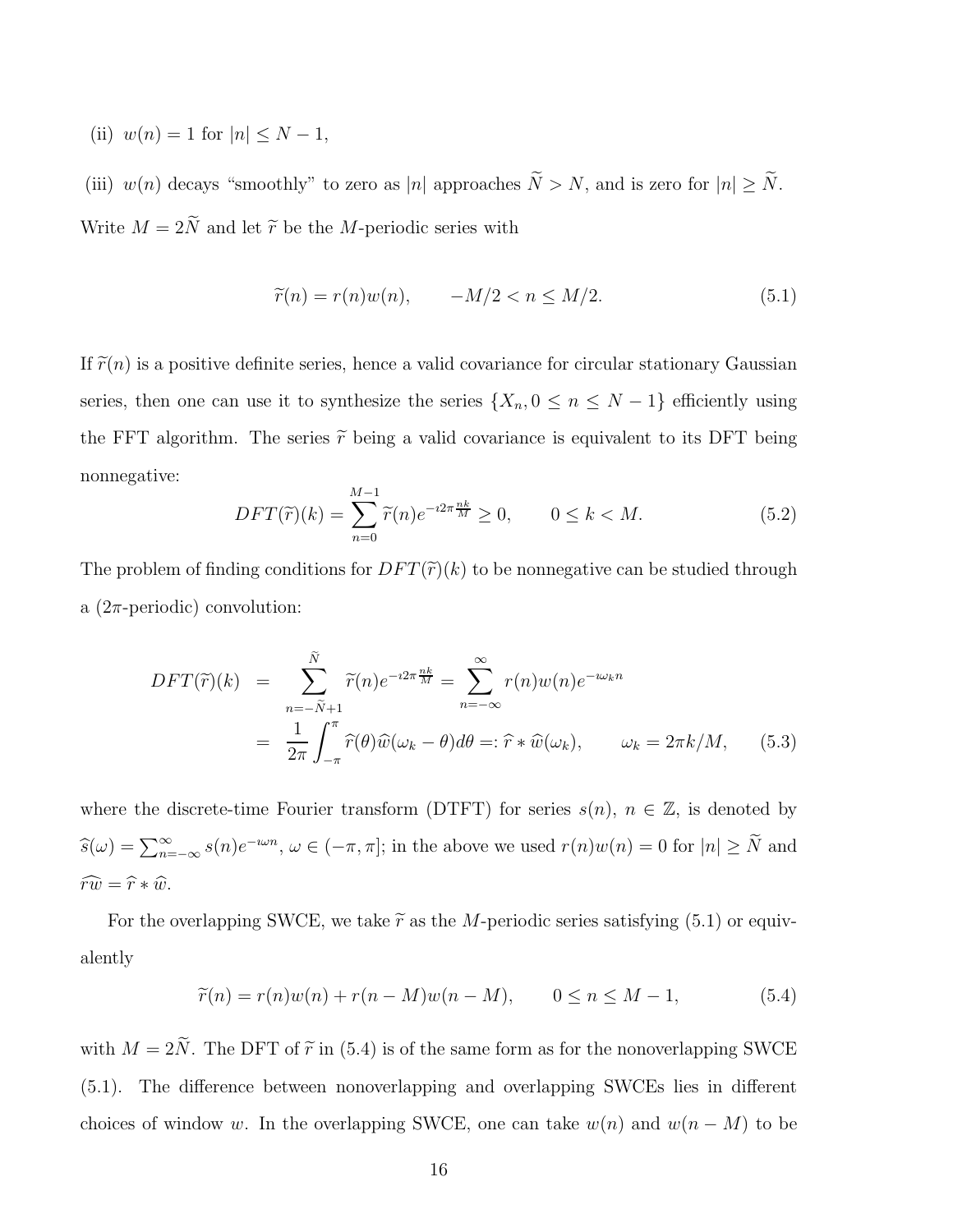overlapping in the transition region without affecting  $\tilde{r}(n)$  for  $|n| \leq N-1$  (i.e.,  $\tilde{r}(n) = r(n)$ ) holds for  $|n| \leq N - 1$ ). We will argue next in which sense this allows for a more efficient use of the available transition region (supposing  $M$  and  $N$  are fixed).

Assume that the window  $w$  is constructed in a similar way as the two-dimensional smoothing window in Section 3, that is, by taking

$$
w(n) = 1_{A(L)} * \varphi_K(n), \qquad n \in \mathbb{Z}, \qquad A(L) = [-L, L], \tag{5.5}
$$

where  $\varphi_K(n) = K^{-1}\varphi(n/K)$  with  $\varphi(x) = C \exp(-1/(1-|x|^2))$  if  $|x| < 1$  and 0 if  $|x| \geq 1$ ;  $C > 0$  is such that  $\int_{\mathbb{R}} \varphi(x) dx = 1$ . (We take discrete rather than continuous convolution in (5.5) for simplicity.) Using a standard property of the Fourier transform for convolutions, we have

$$
\widehat{w}(\omega) = \widehat{1_{A(L)}}(\omega)\widehat{\varphi_K}(\omega) = D_L(\omega)\widehat{\varphi_K}(\omega),\tag{5.6}
$$

where  $D<sub>L</sub>$  is the Dirichlet kernel

$$
D_L(\omega) := \sum_{n=-L}^{L} e^{-i\omega n} = \begin{cases} \frac{\sin(\omega(L+1/2))}{\sin(\omega/2)} & \text{if } \omega \neq 2m\pi \ (m \text{ an integer}), \\ 2L+1 & \text{if } \omega = 2m\pi \ (m \text{ an integer}). \end{cases} \tag{5.7}
$$

We also have

$$
\widehat{\varphi_K}(\omega) = \sum_{n=-K}^{K} K^{-1} \varphi(n/K) e^{-\omega n} = \sum_{n=-K}^{K} K^{-1} \varphi(n/K) e^{-iK\omega(n/K)}
$$
\n
$$
\approx \mathcal{F}(\varphi)(K\omega), \tag{5.8}
$$

where  $\mathcal{F}(f)(\omega) = \int_{\mathbb{R}} f(x)e^{-i\omega x} dx, \ \omega \in \mathbb{R}$ , denotes the continuous-time Fourier transform of an integrable function  $f(x)$ ,  $x \in \mathbb{R}$ , and the approximation holds for K large enough. With some abuse of notation, we write  $\mathcal{F}(\varphi)(K\omega) = \widehat{\varphi}(K\omega)$  and

$$
\widehat{w}(\omega) = D_L(\omega)\widehat{\varphi}(K\omega). \tag{5.9}
$$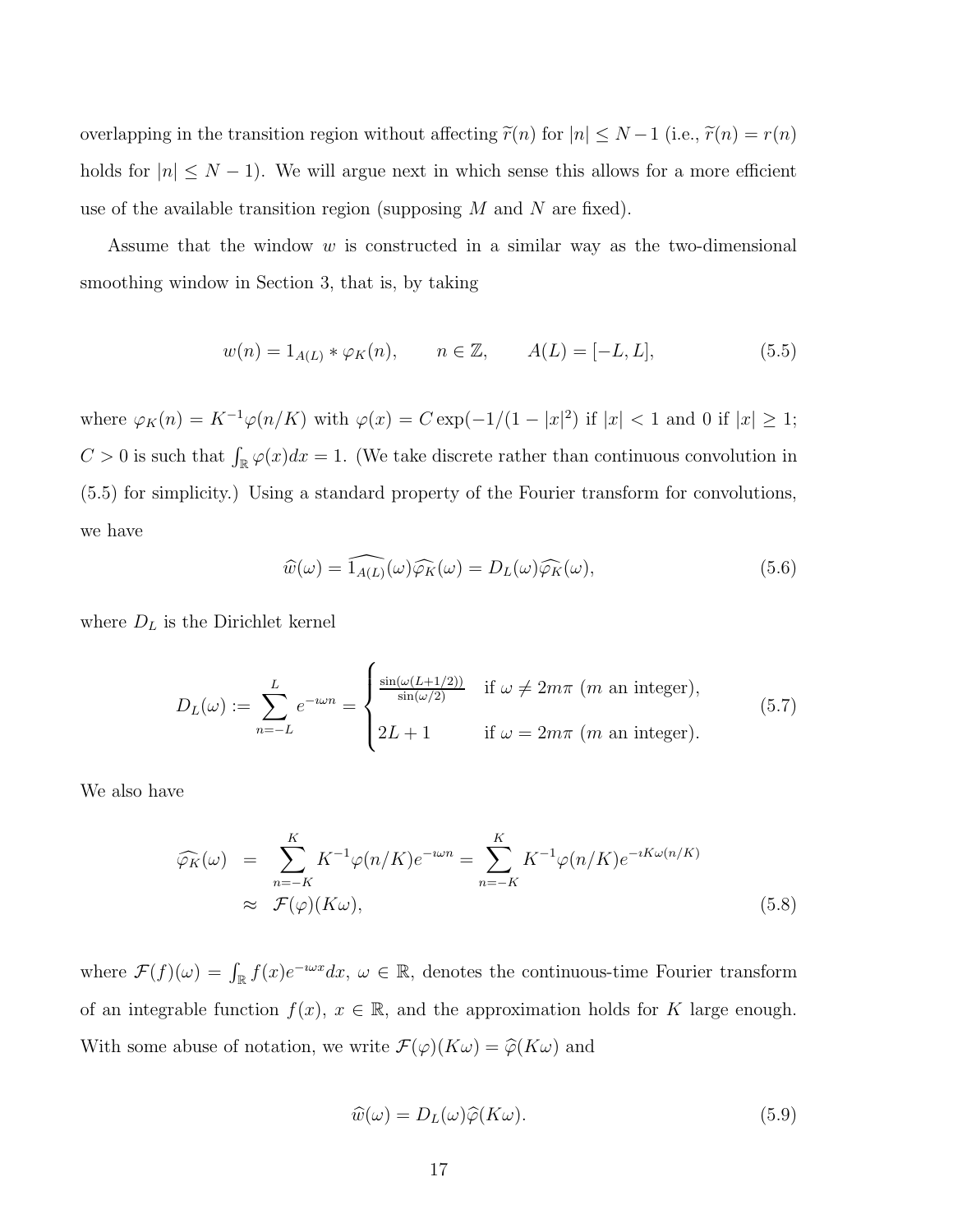Consider now the relation  $DFT(\tilde{r})(k) = \hat{r} * \hat{w}(\omega)$  in (5.3) in the light of (5.9). In the case of SCE, we simply have  $\hat{w}(\omega) = D_L(\omega)$  with  $L = N - 1$ . The slow decay of the Dirichlet kernel, and its negative side-lobes near  $\omega = 0$ , are the main causes which can make  $\hat{r} * \hat{w}(\omega)$  become negative. One way to overcome this is to take the embedding size M larger, hence increasing L. This will make  $D<sub>L</sub>$  more concentrated around  $\omega = 0$ , in hope that  $\hat{r} * D_L(\omega)$  will get closer to  $\hat{r}(\omega) > 0$ . But how is SWCE helpful?

Since  $\varphi(x)$ ,  $x \in \mathbb{R}$ , is infinitely differentiable on  $\mathbb{R}$ , its Fourier transform  $\mathcal{F}(\varphi)(\omega)$ decays to zero faster than any polynomial as  $\omega$  moves away from zero. The larger K, the faster  $\hat{\varphi}(K\omega)$  decays, suppressing the negative side-lobes of the Dirichlet kernel in  $\hat{w}(\omega) = D_L(\omega)\hat{\varphi}(K\omega)$ , and improving the decay rate. In other words, this makes  $\hat{w}(\omega)$  a better approximate identity (i.e., a  $2\pi$ -periodic Dirac delta function) than only having the Dirichlet kernel  $D_L(\omega)$  in SCE, hence making  $\hat{r} * \hat{w}(\omega)$  closer to  $\hat{r}(\omega) > 0$ .

The argument shows that it is desirable to take  $L$  and  $K$  as large as possible. Assume the requested domain size  $N$  and the embedding size  $M = 2\tilde{N}$  to be fixed. For nonoverlapping SWCE, we have

$$
L = \frac{N+N}{2}, \qquad K = \frac{N-N}{2}.
$$

and for overlapping SWCE, we have

$$
L = \widetilde{N}, \qquad K = \widetilde{N} - N.
$$

The fact that both parameters  $L$  and  $K$  can be taken larger for the overlapping SWCE will improve the decay of  $(5.9)$ . This is the reason why overlapping SWCE performs better than the nonoverlapping SWCE.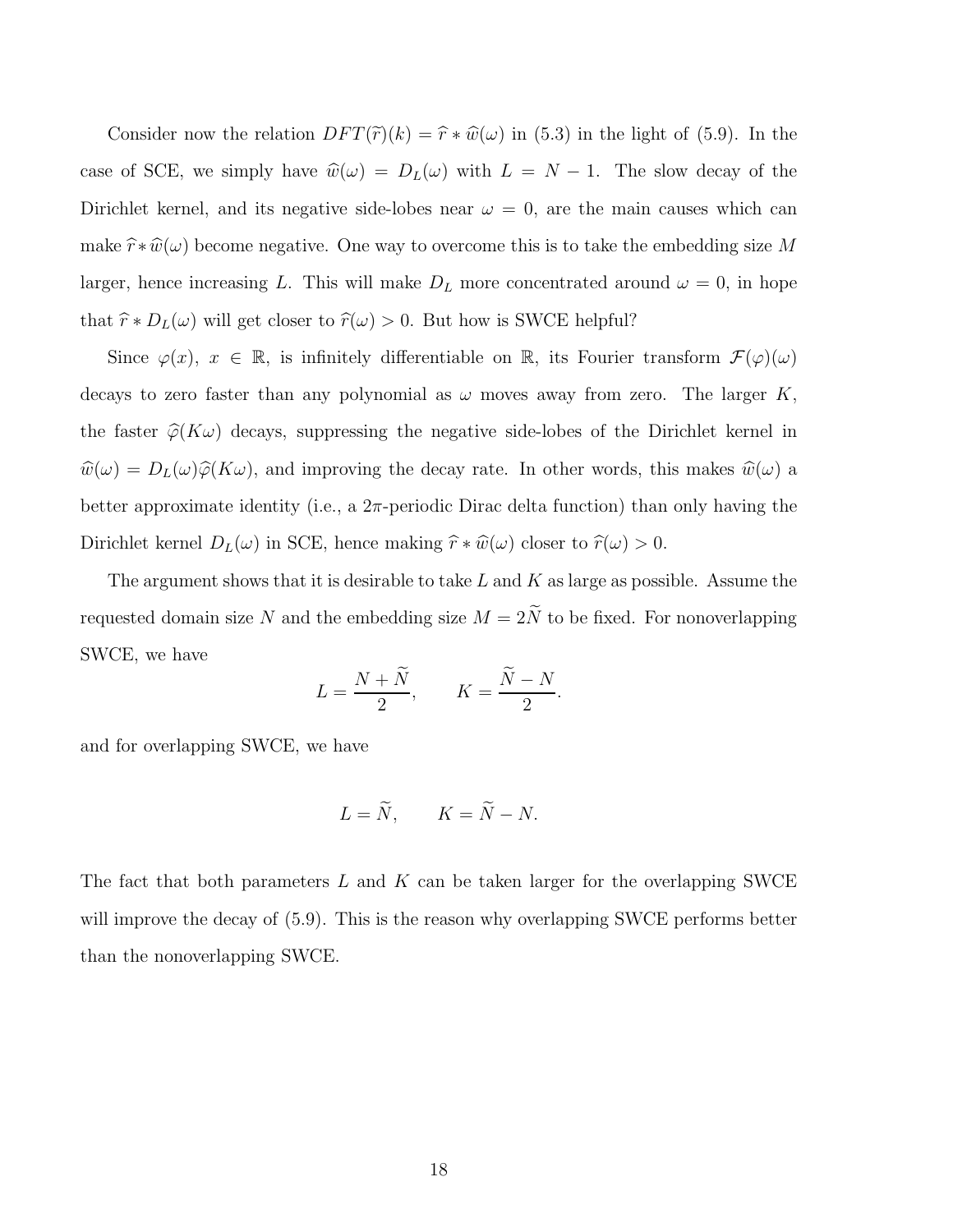## References

- Chan, G. & Wood, A. (1997), 'An algorithm for simulating stationary Gaussian random fields', Applied Statistics, Algorithm Section 46, 171–181.
- Chan, G. & Wood, A. (1999), 'Simulation of stationary Gaussian vector fields', Statistics and Computing  $9(4)$ , 265–268.
- Chilés, J. & Delfiner, P. (1999), Geostatistics: Modeling Spatial Uncertainty, Wiley, New York.
- Craigmile, P. F. (2003), 'Simulating a class of stationary Gaussian processes using the Davies-Harte algorithm, with application to long memory processes', *Journal of Time Series Analysis* **24**(5), 505–511.
- Davies, R. & Harte, D. (1987), 'Tests for Hurst effect', *Biometrika* **74**(4), 95–101.
- Dembo, A., Mallows, C. & Shepp, L. (1989), 'Embedding nonnegative definite Toeplitz matrices in nonnegative definite circulant matrices, with applications to covariance estimation', IEEE Transactions on Information Theory 35, 1206–1212.
- Dietrich, C. & Newsam, G. (1993), 'A fast and exact simulation for multidimensional Gaussian stochastic simulations', Water Resources Research 29(8), 2861–2869.
- Dietrich, C. & Newsam, G. (1997), 'Fast and exact simulation of stationary Gaussian processes through circulant embedding of the covariance matrix', SIAM Journal on Scientific Computing  $18(4)$ , 1088-1107.
- Gneiting, T. (2000), 'Power-law correlations, related models for long-range dependence and their simulation', *Journal of Applied Probability*  $37(4)$ , 1104–1109.
- Gneiting, T., Ševčíková, H., Percival, D., Schlather, M. & Jiang, Y. (2006), 'Fast and exact simulation of large Gaussian lattice systems in  $R^2$ : Exploring the limits', *Journal of* Computational and Graphical Statistics 15(3), 483–501.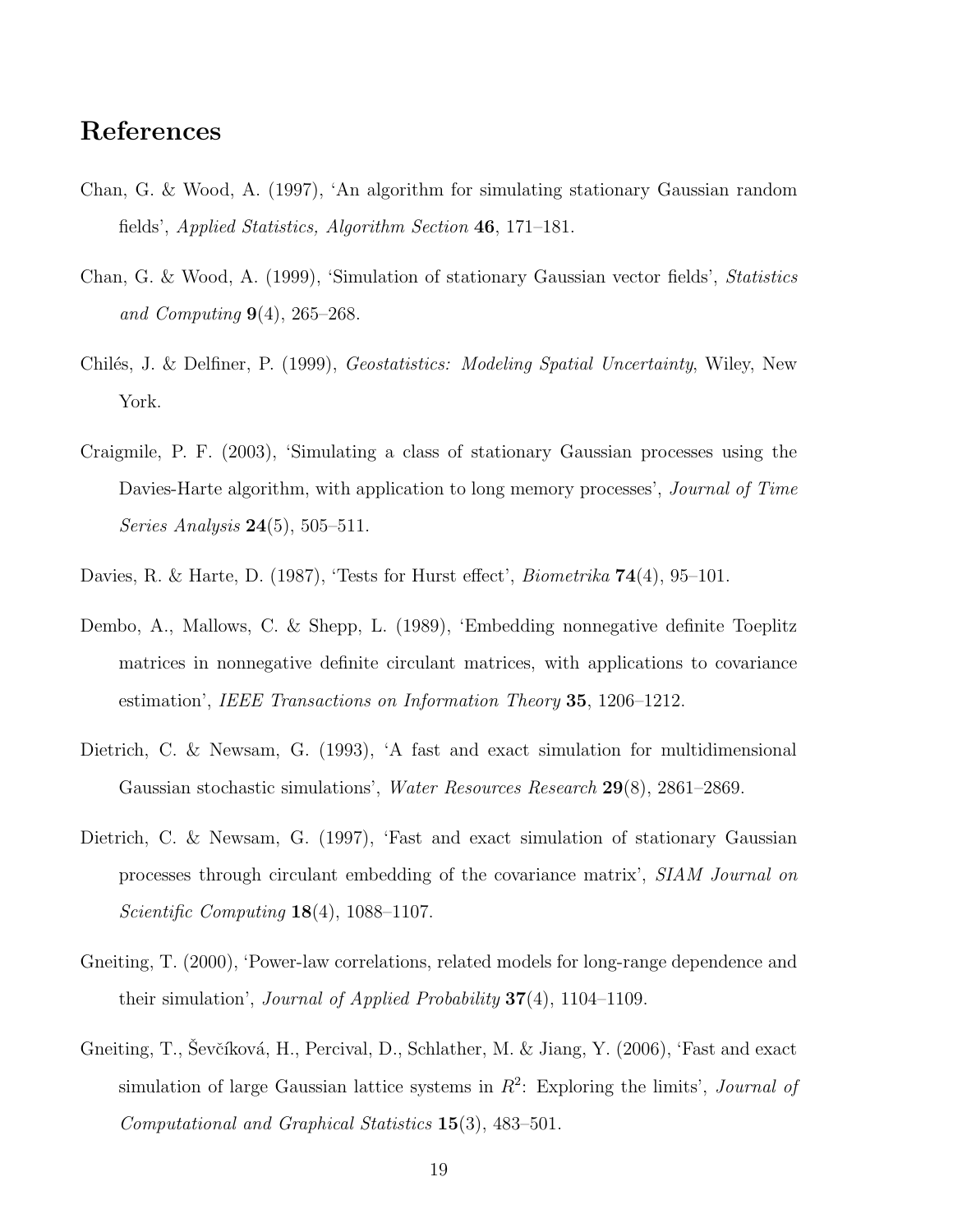- Helgason, H., Pipiras, V. & Abry, P. (2011), 'Fast and exact synthesis of stationary multivariate Gaussian time series using circulant embedding', Signal Processing 91(5), 1123– 1133.
- Percival, D. (2006), 'Exact simulation of complex-valued Gaussian stationary processes via circulant embedding', Signal Processing 86(7), 1470–1476.
- Stein, M. (2001), 'Local stationarity and simulation of self-affine intrinsic random functions', IEEE Transactions on Information Theory 47(4), 1385–1390.
- Stein, M. (2002), 'Fast and exact simulation of fractional Brownian surfaces', *Journal of* Computational and Graphical Statistics 11(3), 587–599.
- Stein, M. (2012), 'Simulation of Gaussian random fields with one derivative', *Journal of* Computational and Graphical Statistics  $21(1)$ , 155-173.
- Wood, A. & Chan, G. (1994), 'Simulation of stationary Gaussian processes in  $[0,1]^{d'}$ , Journal of Computational and Graphical Statistics 3(4), 409–432.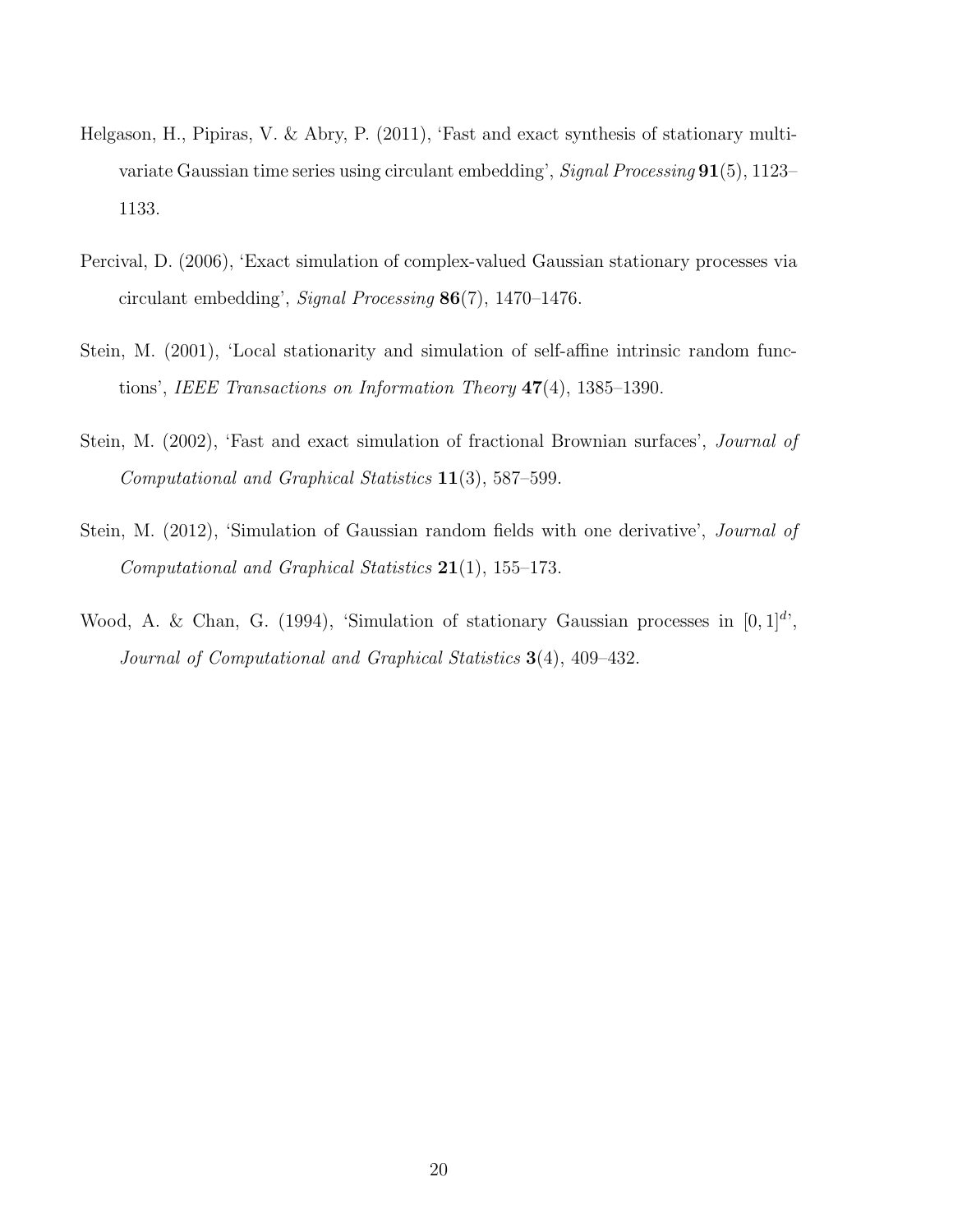

Figure 2: Comparison of embedding efficiency (4.1) for powered exponential covariance (4.2) as a function of  $M\theta$  with  $M = 2049$ . Top left plot ( $\alpha = 0.5$ ); top right plot ( $\alpha = 1.0$ ); bottom plot ( $\alpha = 1.5$ ). SWCE with overlapping windows: solid line with labels  $\times$ ; SWCE with nonoverlapping windows: solid line with labels  $\bigcirc$ ; CCE of type  $(2.17)$ : broken line with labels  $\times$ ; CCE of type (2.15): broken line with labels  $\bigcirc$ .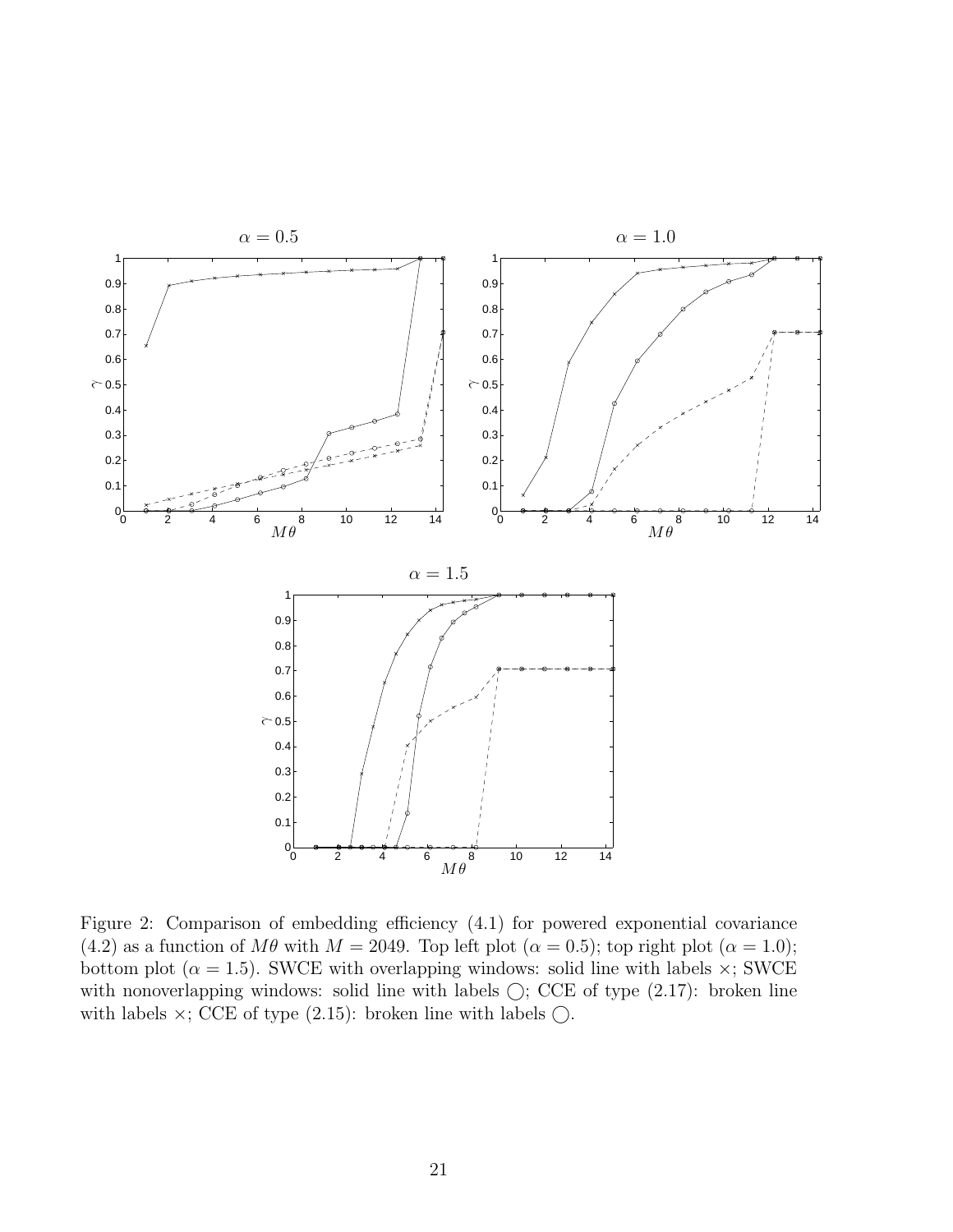

Figure 3: Comparison of embedding efficiency  $(4.1)$  for Cauchy covariance  $(4.3)$  as a function of  $\beta$  with  $M = 2049$  and  $\theta = 0.001$ . Top left plot  $(\alpha = 0.5)$ ; top right plot  $(\alpha = 1.0)$ ; bottom plot ( $\alpha = 1.5$ ). SWCE with overlapping windows: solid line with labels  $\times$ ; SWCE with nonoverlapping windows: solid line with labels  $\bigcirc$ ; CCE of type  $(2.17)$ : broken line with labels  $\times$ ; CCE of type (2.15): broken line with labels  $\bigcirc$ .